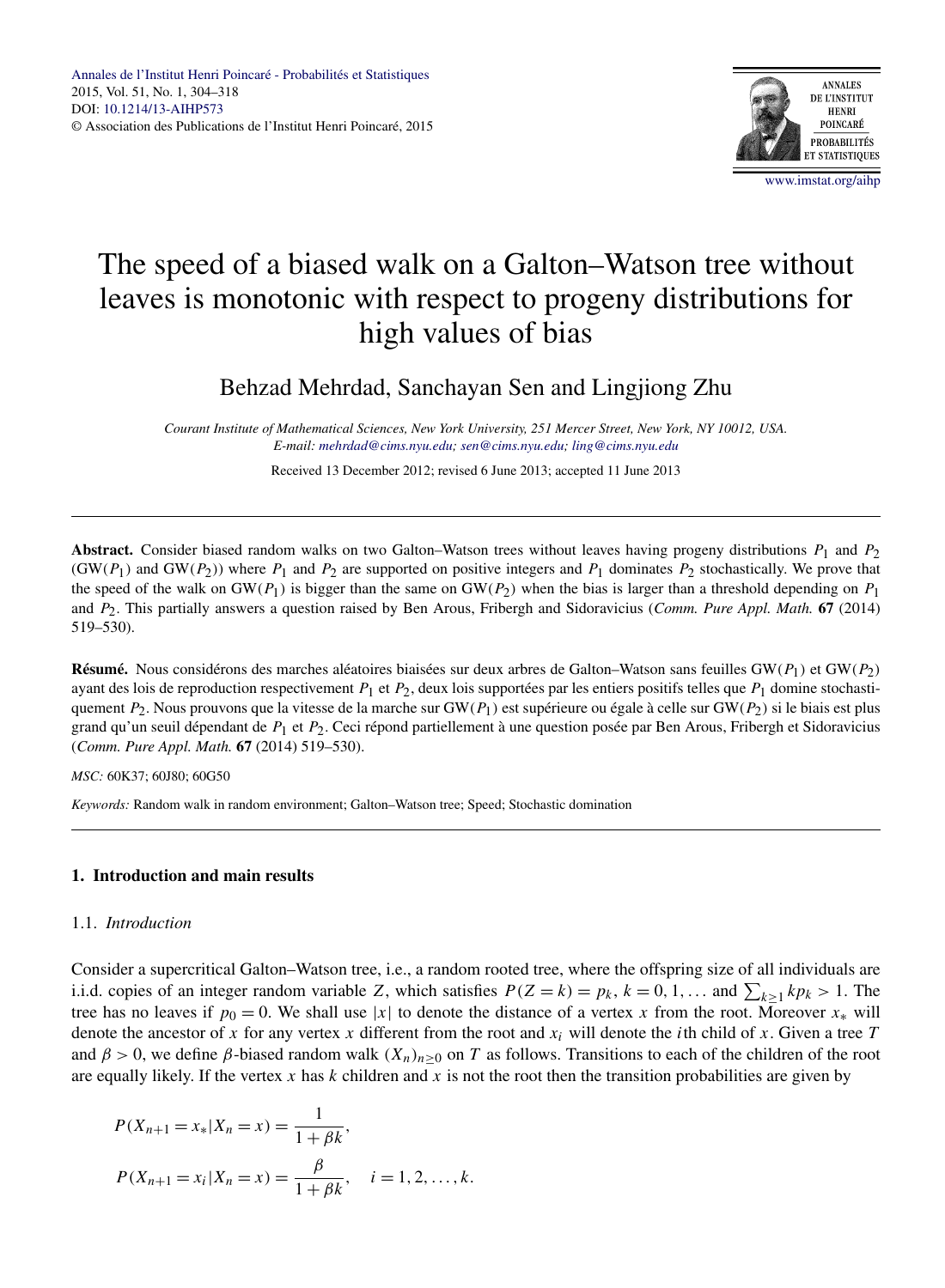<span id="page-1-0"></span>We start the walk from the root of the tree and denote by  $P^{\omega}$  the law of  $(X_n)_{n\geq 0}$  on a tree  $\omega$ . We define the averaged law as the semi-direct product  $\mathbb{P} = \overline{P} \times P^{\omega}$  where  $\overline{P}$  is the Galton–Watson measure (associated with offspring distribution *P*) on the space of rooted trees conditioned on non-extinction.

Lyons [\[6\]](#page-14-0) proved that if  $\beta > \frac{1}{E[Z]}$ , then the random walk is transient, i.e.,  $\lim_{n\to\infty} |X_n| = \infty$ . Lyons, Pemantle and Peres [\[7\]](#page-14-0) showed that  $\mathbb P$  almost surely, the speed

$$
v(\beta, P) := \lim_{n \to \infty} \frac{|X_n|}{n}
$$
\n(1.1)

exists and is a non-random constant. A lot of work has been done on the behavior of the speed as a function of *β*. It was conjectured in [\[7\]](#page-14-0) that  $v(\beta, P)$  increases in  $\beta$  on  $(\frac{1}{E[Z]}, \infty)$  when the tree has no leaves, i.e.,  $P\{0\} = 0$ . The conjecture has been open for a long time until proven recently in [\[3\]](#page-14-0) for large values of *β*.

**Theorem ([\[3\]](#page-14-0)).** *The speed v(β, P ) of a β-biased random walk on a Galton–Watson tree without leaves is increasing for*  $\beta > \beta_c$  *for some*  $\beta_c > 0$  *very large when*  $P\{0\} = 0$ .

Very recently, Aïdékon obtained an expression for the speed *v*.

#### **Theorem ([\[1\]](#page-14-0)).**

$$
v(\beta, P) = \frac{\mathbb{E}[(\beta Z - 1)Y_0/(1 - \beta + \beta \sum_{i=0}^{Z} Y_i)]}{\mathbb{E}[(\beta Z + 1)Y_0/(1 - \beta + \beta \sum_{i=0}^{Z} Y_i)]},
$$
\n(1.2)

*where*  $Y_i$  *are i.i.d. copies distributed as*  $P_x(\tau_{x*} = \infty)$  *and*  $\tau_y$  *is the first hitting time of y*.

Using his own formula, Aïdékon (private communications) can prove the monotonicity for  $\beta \ge 2$  when  $P\{0\} = 0$ . However, the original conjecture is still open in the sense that it is not known if the monotonicity holds for every  $\beta > 1/E[Z]$ .

In this paper we shall investigate how the speed changes when one changes the progeny distribution keeping the bias fixed.

The paper is organized as the following. In Section 1.2, we shall introduce our main results. In Section [2,](#page-2-0) we shall describe in details our coupling method. Finally, in Section [3,](#page-5-0) we shall provide the proofs of all the results in Section 1.2.

#### 1.2. *Main results*

In [\[3\]](#page-14-0), the authors raised the following interesting question, if  $P_1$  stochastically dominates  $P_2$ , does it imply that  $v(\beta, P_1) \ge v(\beta, P_2)$ ? We show that this is indeed the case at least when the bias is large.

Throughout this paper, when we say  $P_1$  dominates  $P_2$  stochastically, we also mean that  $P_1 \neq P_2$ . We also recall that if  $P_1$  dominates  $P_2$  stochastically then there is a coupling of the random variables  $Z_1$  and  $Z_2$  having distributions *P*<sub>1</sub> and *P*<sub>2</sub> respectively such that  $Z_2 \leq Z_1$ .

We have the following result.

**Theorem 1.** Assume that  $P_1$  and  $P_2$  are two probability measures on positive integers such that  $P_1$  dominates  $P_2$ *stochastically. Consider*  $\beta$ -biased random walks on  $GW(P_1)$  and  $GW(P_2)$ . Then for every  $\delta > 0$ , there exists a  $\beta_0 :=$  $\beta_0(P_1, P_2, \delta) > 0$  *such that for any*  $\beta > \beta_0$ , *we have*  $v(\beta, P_1) > v(\beta, P_2)$ . *The constant*  $\beta_0$  *equals* max $\{\beta_1, \frac{23}{4} + \delta\}$ *where*

$$
\beta_1 := c_{\delta} \cdot \min\left\{ \frac{E[(1/Z_1 - 1/Z_2)1_{Z_1 < Z_2}]}{E[1/Z_2' - 1/Z_1']}, \frac{E[Z_2'(1/Z_2' - 1/Z_1']]}{E[1/Z_2' - 1/Z_1']} + 1 \right\},\tag{1.3}
$$

*and*  $c_{\delta}$  *is a universal constant depending only on*  $\delta$ . Here,  $Z_1$ ,  $Z_2$  *are independent and are distributed according to*  $P_1$ and  $P_2$  *respectively,*  $Z'_1$  *and*  $Z'_2$  *are jointly distributed so that*  $Z'_1 \ge Z'_2$  *almost surely and their marginal distributions are*  $P_1$  *and*  $P_2$ *.*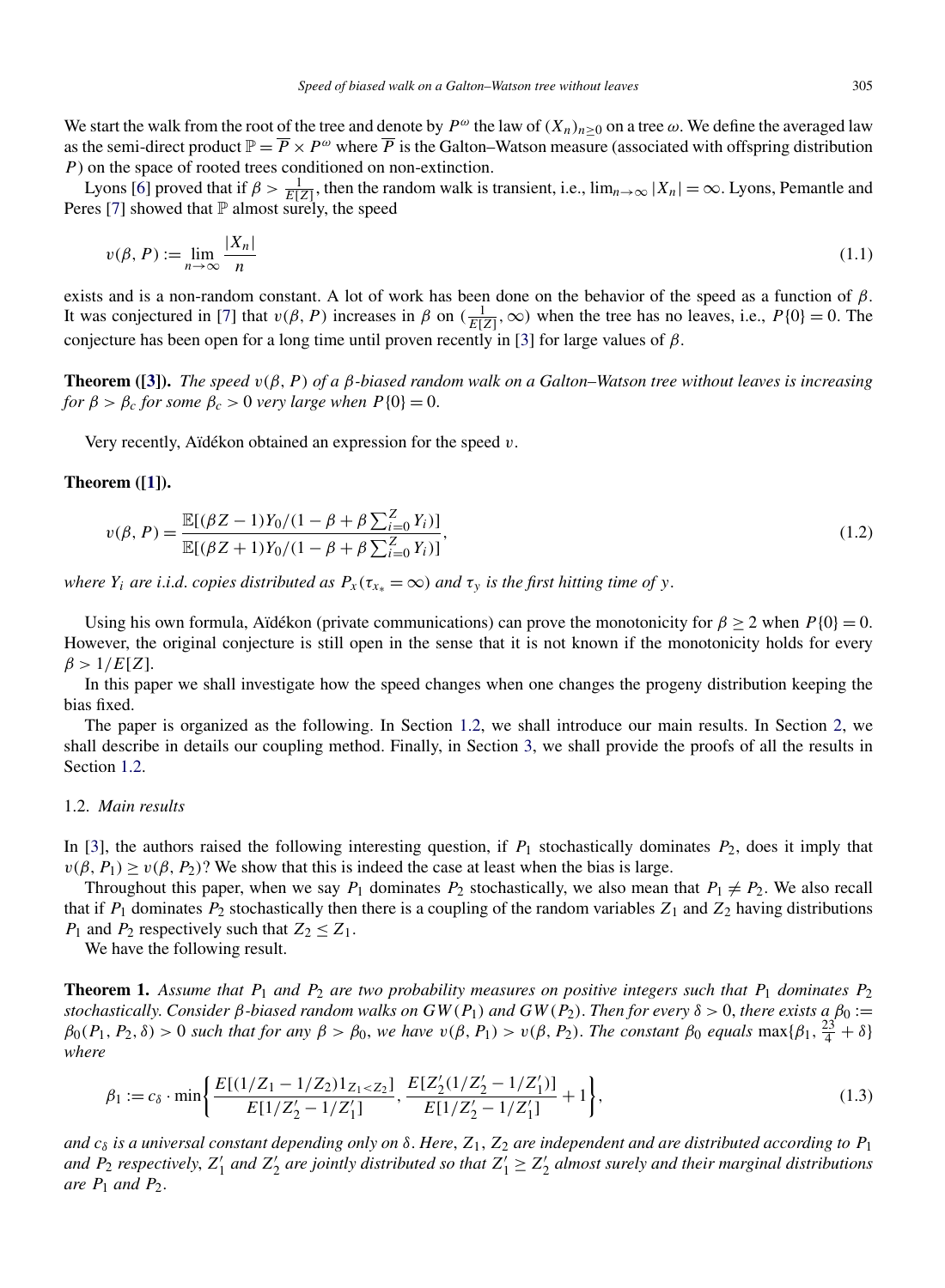<span id="page-2-0"></span>*Remark 2. There is a universal cut-off*  $\beta_1 = \beta_1(M)$  *which works for all P*<sub>2</sub> *supported on*  $\{1, 2, ..., M\}$  *since we have* 

$$
E\bigg[Z'_2\bigg(\frac{1}{Z'_2}-\frac{1}{Z'_1}\bigg)\bigg] \leq M \cdot E\bigg[\frac{1}{Z'_2}-\frac{1}{Z'_1}\bigg].
$$

*The other expression inside the parentheses in the definition of β*<sup>1</sup> *in Theorem* [1](#page-1-0) *is more useful when "the distribution of Z*<sup>1</sup> *is much larger than that of Z*2*"*, *we shall illustrate this in Corollary* 5.

*Remark 3. Suppose*  $P_1$  *dominates*  $P_2$  *and are both supported on positive integers. Then*  $v(\beta, P_1) \ge v(\beta, P_2)$  *follows trivially in the following cases*.

- (i) *It is easy to see* (*via a coupling argument*) *that if the maximum of the support of P*<sup>2</sup> *is not larger than the minimum of the support of*  $P_1$ *, then for any*  $\beta > 0$ *, we have*  $v(\beta, P_1) \ge v(\beta, P_2)$ *.*
- (ii) *We have*  $v(1, P_1) \ge v(1, P_2)$  *just by considering the expression*

$$
v(1, P) = E_P \left[ \frac{Z - 1}{Z + 1} \right]
$$

*obtained in* [\[7\]](#page-14-0).

(iii) Note that  $v(1/E_{P_2}[Z], P_2) = 0$ ,  $v(1/E_{P_2}[Z], P_1) > 0$ , and  $v(\beta, P_i)$  is continuous in  $\beta$  for  $j = 1, 2$ . Thus, for *some small*  $\varepsilon > 0$  *we have*  $v(\beta, P_1) > v(\beta, P_2)$  *for*  $0 < \beta < \varepsilon + 1/E_{P_2}[Z]$ .

*Further* (ii) *and* (iii) *hold even when the offspring distributions are supported on non-negative integers as long as we define the speed as in* [\(1.1\)](#page-1-0) *conditional on non-extinction of the trees*.

We can improve the threshold  $\beta_0$  of Theorem [1](#page-1-0) by making stronger assumptions.

**Theorem 4.** *Suppose*  $P_1$  *and*  $P_2$  *are two probability measures on positive integers such that for some*  $\ell > 1$ , there exists a coupling of  $Z_1^{(1)}, Z_1^{(2)}, \ldots, Z_1^{(\ell)}$  and  $Z_2^{(1)}, Z_2^{(2)}, \ldots, Z_2^{(\ell)}$  for which  $\min\{Z_1^{(1)}, Z_1^{(2)}, \ldots, Z_1^{(\ell)}\} \ge$  $\max\{Z_2^{(1)},Z_2^{(2)},\ldots,Z_2^{(\ell)}\}$  almost surely, where  $Z_j^{(1)},\ldots,Z_j^{(\ell)}$  are i.i.d. distributed according to  $P_j$  for  $j=1,2$ . Then for any  $\delta > 0$ , we have  $v(\beta, P_1) \ge v(\beta, P_2)$  for any  $\beta > \max\{K \cdot \beta_1^{1/\ell}, \frac{23}{4} + \delta\}$  where the constant K equals  $\frac{27}{4} \cdot 3^{5/3}$ .

**Corollary 5.** *Assume that P*<sup>1</sup> *and P*<sup>2</sup> *are two probability measures on positive integers such that P*<sup>1</sup> *stochastically dominates*  $P_2$ . Let  $m_i := E_{P_i}[Z]$  and  $Z_i^{(n)}$  be the number of children in the nth generation in  $GW(P_i)$ , denote the law of  $Z_i^{(n)}$  by  $P_i^{(n)}$  for  $i = 1, 2$ . Assume that there exists some  $\theta > 0$  such that  $E[e^{\theta Z_1^{(1)}}] < \infty$ . Let f be the generating function for  $P_1$  and  $\alpha := -\log f'(0)/\log f'(1)$ . Further assume that  $m_1 > m_2^{\max\{2/\alpha,(1/\alpha)+1\}}$  (if  $P_1\{1\} = 0$ , then  $\alpha = \infty$  *and this condition is automatically satisfied*).

Then, for any  $\beta > 23/4$ , there exists some  $k = k(P_1, P_2, \beta)$  such that  $v(\beta, P_1^{(k)}) > v(\beta, P_2^{(k)})$ . (We emphasize that  $v(\beta, P_i^{(k)})$  is the speed of a β-biased random walk on a Galton–Watson tree having  $P_i^{(k)}$  as its offspring distribution.)

The following corollary is the counterpart to Theorem 1.2 in [\[3\]](#page-14-0).

**Corollary 6.** *Assume all the assumptions in Theorem* [1](#page-1-0) *and recall the definition of β*<sup>0</sup> *from there*. *Moreover*, *assume that the minimum degrees of both*  $P_1$  *and*  $P_2$  *are bigger than d* (*for some*  $d \ge 2$ )*, i.e.,*  $d_i := \min\{k \ge 1, P_i(Z = k)$  $0\geq d$ , *for*  $i \in \{1, 2\}.$ 

*Then we have,*  $v(\beta, P_1) > v(\beta, P_2)$  *for any*  $\beta > \beta_0/d$ .

# **2. Constructing the walks**

Let us describe precisely the coupling we use. Let  $U_1$  have uniform distribution on  $(1/(\beta + 1), 1)$ . Let  $(U_i)_{i\geq 2}$ be i.i.d. uniformly distributed random variables on [0, 1] independent of  $U_1$ . Let  $\{(Z'_{1,k}, Z'_{2,k})\}_{k\geq 1}$  be i.i.d. random vectors such that for each *k*,  $Z'_{1,k}$  has the marginal distribution  $P_1$  and  $Z'_{2,k}$  has the marginal distribution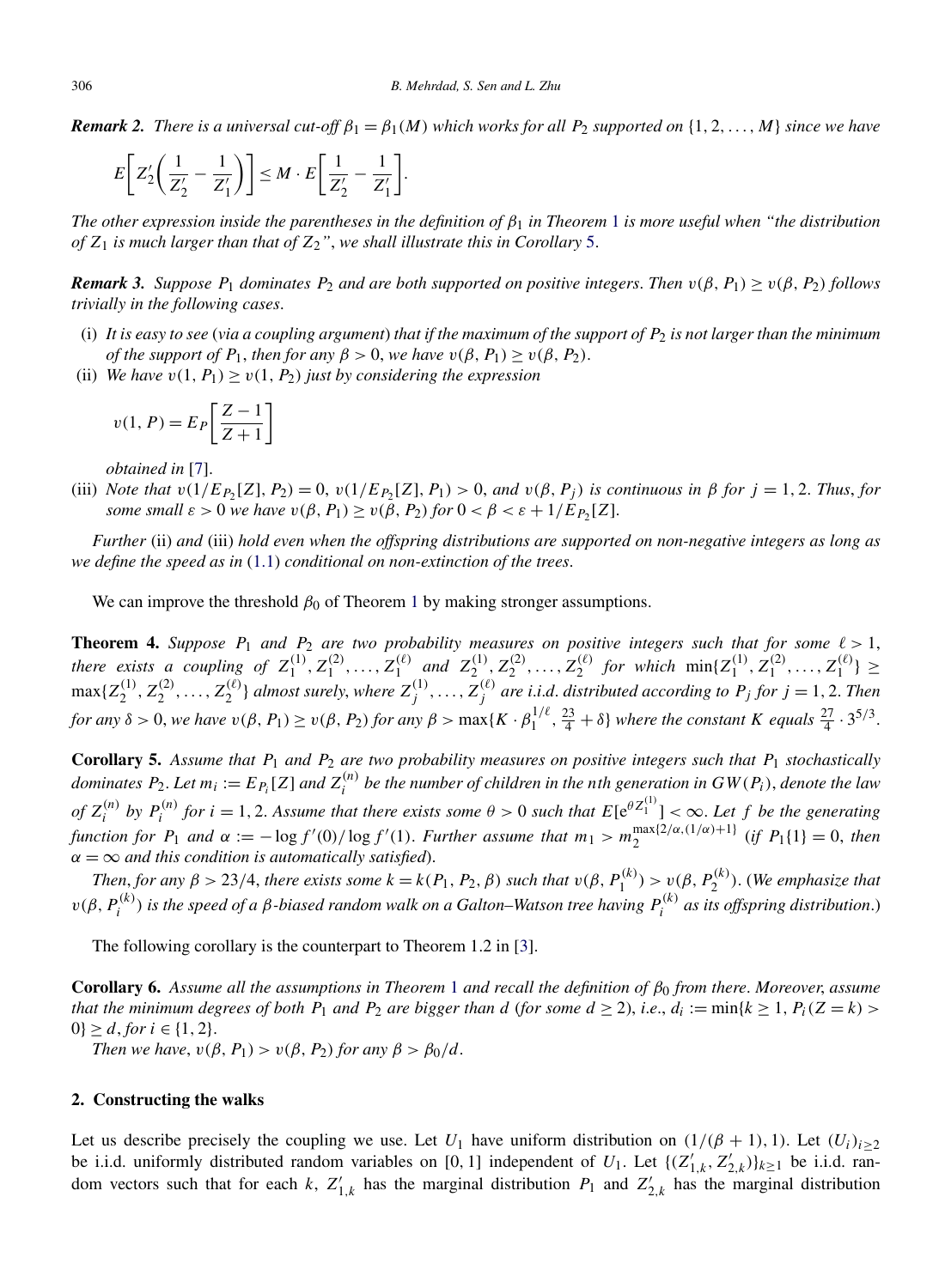*P*<sub>2</sub> and with probability 1, we have  $Z'_{2,k} \leq Z'_{1,k}$ . Finally let  $\{Z_{i,k}\}_{k\geq 1}$  be i.i.d. *P<sub>i</sub>* for *i* = 1, 2. The sequences  $\{U_i\}_{i\geq 1}$ ,  $\{Z_{1,k}\}_{k\geq 1}$ ,  $\{Z_{2,k}\}_{k\geq 1}$ ,  $\{(Z'_{1,k}, Z'_{2,k})\}_{k\geq 1}$  are independent of each other.

In our proof we shall work conditional on an event which ensures that the roots are only visited once, for this reason we only need one copy of  $U_1$ . Note that our definition of  $U_1$  is slightly different from the one in [\[3\]](#page-14-0).

We construct two random walks  $X_n^{(1)}$  and  $X_n^{(2)}$  (on  $GW(P_1)$  and  $GW(P_2)$ ) and another walk  $Y_n$  on  $\mathbb{Z}_{\geq 0}$  in the following way. Define  $Y_0 := 0$  and for  $n > 1$ ,

$$
Y_n := \sum_{i=1}^n \{1_{U_i > 1/(\beta+1)} - 1_{U_i \le 1/(\beta+1)}\}, \quad n \in \mathbb{N}.
$$

We start  $X^{(1)}$  and  $X^{(2)}$  at the roots and grow the trees  $GW(P_1)$  and  $GW(P_2)$  dynamically. For simplicity we drop the time parameter *n* and denote the position of  $X_n^{(i)}$  by  $x^{(i)}$ .

Now, if at time  $n \ge 0$ ,  $X_n^{(1)}$  and  $X_n^{(2)}$  are at two sites  $x^{(1)}$  and  $x^{(2)}$ , neither of them visited before by the corresponding walks, then we assign  $Z'_{1,n+1}$  and  $Z'_{2,n+1}$  many children to  $x^{(1)}$  and  $x^{(2)}$  respectively (recall that  $Z'_{1,n+1} \geq Z'_{2,n+1}$ ). If at time *n*, one of the walks, say  $X^{(1)}$  is at a site  $x^{(1)}$  previously visited by the walk while the other walk  $X^{(2)}$  is at a new site  $x^{(2)}$  then we assign  $Z_{2,n+1}$  many children to  $x^{(2)}$ .

Let us now explain the rules for transition. Denote the number of offsprings of  $x^{(i)}$  by  $Z_i$  and let  $x_k^{(i)}$  be the *k*th child of  $x^{(i)}$  ( $i = 1, 2$ ).

Define

$$
\eta_1 := \frac{\beta}{(\beta+1)Z_1}, \qquad \eta_2 := \left(\frac{\beta}{\beta+1}\right)\left(\frac{1}{Z_2} - \frac{1}{Z_1}\right), \qquad \eta_3 := \left(\frac{1}{\beta+1} - \frac{1}{Z_2\beta+1}\right)\frac{1}{Z_2}
$$

$$
\eta_4 := \left(\frac{1}{\beta+1} - \frac{1}{Z_1\beta+1}\right)\frac{1}{Z_1}, \qquad \eta_5 := |\eta_3 - \eta_4|.
$$

Then whenever  $Z_1 \geq Z_2$ , we move according to the rule explained below. When  $U_{n+1} \in (1/(\beta+1), 1)$  we have the following cases.

(1) Consider the random walk  $X^{(1)}$ .

• If 
$$
U_{n+1} \in (\frac{1}{\beta+1} + (i-1)\eta_1, \frac{1}{\beta+1} + i\eta_1]
$$
, then  $X_{n+1}^{(1)} = x_{Z_1+1-i}^{(1)}$  for  $i = 1, 2, ..., Z_1$ .

- (2) Consider the random walk  $X^{(2)}$ .
	- If  $U_{n+1} \in (\frac{1}{\beta+1} + (i-1)\eta_2, \frac{1}{\beta+1} + i\eta_2]$ , then we have  $X_{n+1}^{(2)} = x_{Z_2+1-i}^{(2)}$ , where  $i = 1, 2, ..., Z_2$ .
	- If  $U_{n+1} \in (\frac{1}{\beta+1} + Z_2 \eta_2 + (i-1)\eta_1, \frac{1}{\beta+1} + Z_2 \eta_2 + i\eta_1]$ , then we have  $X_{n+1}^{(2)} = x_{Z_2+1-i}^{(2)}$ , where  $i = 1, 2, ..., Z_2$ .

When  $U_{n+1} \in (0, 1/(\beta + 1))$  we have to consider two cases. If  $\eta_3 \ge \eta_4$ , then we use the following coupling. Figure [1](#page-4-0) gives an illustration.

(1) Consider the random walk  $X^{(1)}$ .

• If  $U_{n+1} \in [0, \frac{1}{Z_1 \beta + 1}]$ , then we have  $X_{n+1}^{(1)} = x_*^{(1)}$ . • If  $U_{n+1} \in (\frac{1}{Z_1\beta+1} + (i-1)\eta_4, \frac{1}{Z_1\beta+1} + i\eta_4]$ , then we have  $X_{n+1}^{(1)} = x_{Z_1+1-i}^{(1)}$ , where  $i = 1, 2, ..., Z_1$ .

(2) Consider the random walk  $X^{(2)}$ .

- If  $U_{n+1} \in [0, \frac{1}{Z_2 \beta + 1}]$ , then we have  $X_{n+1}^{(2)} = x_*^{(2)}$ .
- If  $U_{n+1} \in (\frac{1}{Z_2\beta+1} + (i-1)\eta_5, \frac{1}{Z_2\beta+1} + i\eta_5]$ , then we have  $X_{n+1}^{(2)} = x_{Z_2+1-i}^{(2)}$ , where  $i = 1, 2, ..., Z_2$ .
- If  $U_{n+1} \in (\frac{1}{2\pi/2}) + Z_2\eta_5 + (i-1)\eta_4$ ,  $\frac{1}{2\pi/2} + Z_2\eta_5 + i\eta_4$ , then we have  $X_{n+1}^{(2)} = x_{Z_2+1-i}^{(2)}$ , where  $i =$  $1, 2, \ldots, Z_2$ .

If  $\eta_3 < \eta_4$ , then we use the following coupling. Figure [2](#page-4-0) is an illustration of the following coupling.

(1) Consider the random walk  $X^{(1)}$ .

*,*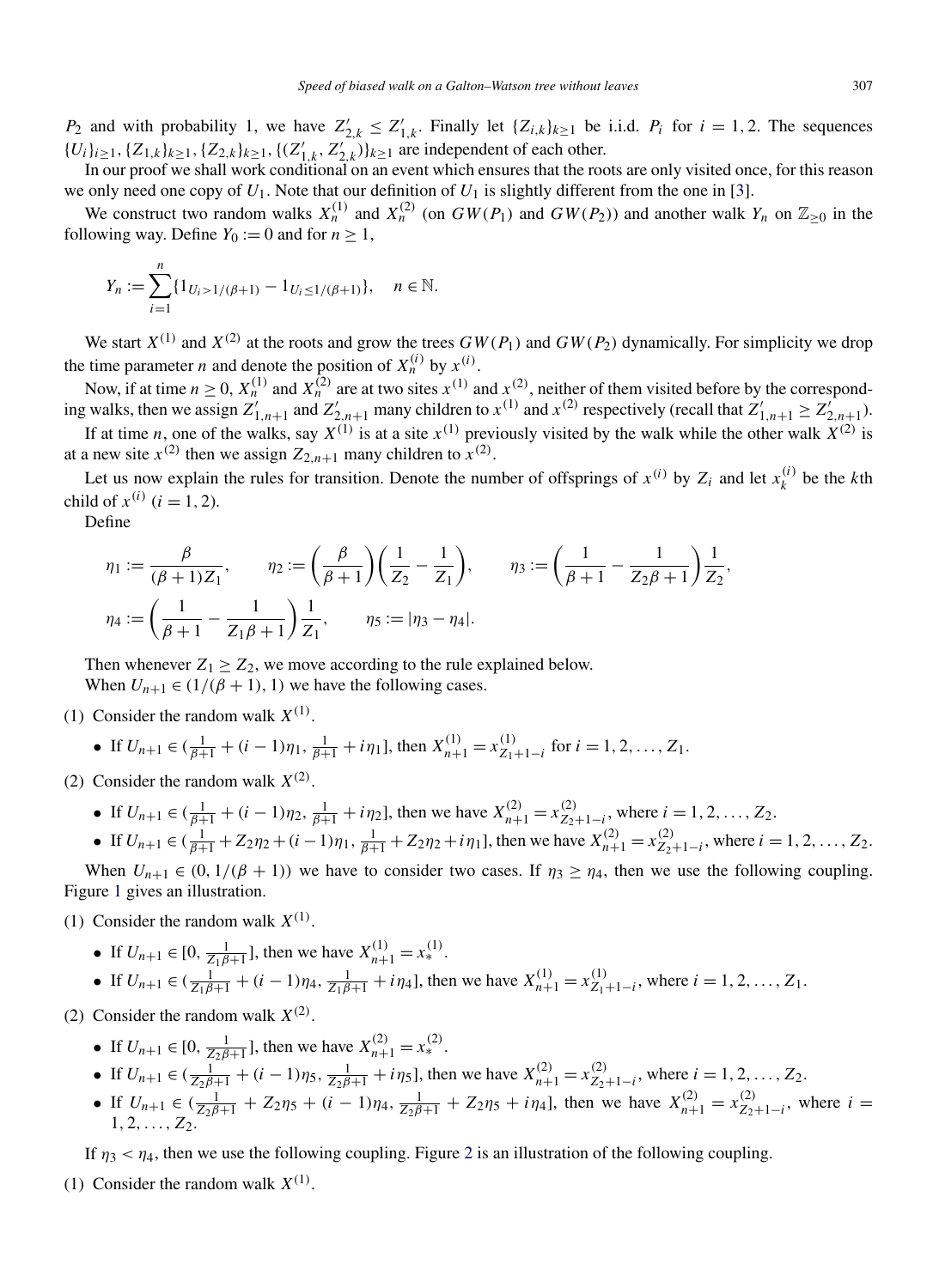<span id="page-4-0"></span>

Fig. 1. The coupling for  $\eta_3 \geq \eta_4$ . In the illustration, we use  $Z_2$ ;  $\eta_4$  etc. to denote  $Z_2$  many subintervals with each subinterval of length  $\eta_4$  etc.



Fig. 2. The coupling for  $\eta_4 > \eta_3$ .

- If  $U_{n+1} \in [0, \frac{1}{Z_1 \beta + 1}]$ , then we have  $X_{n+1}^{(1)} = x_*^{(1)}$ .
- If  $U_{n+1} \in (\frac{1}{Z_1\beta+1} + (i-1)\eta_4, \frac{1}{Z_1\beta+1} + i\eta_4]$ , then we have  $X_{n+1}^{(1)} = x_{Z_1+1-i}^{(1)}$ , where  $i = 1, 2, ..., Z_1 Z_2$ .
- If  $U_{n+1} \in (\frac{1}{Z_1\beta+1} + (Z_1 Z_2)\eta_4 + (i-1)\eta_5, \frac{1}{Z_1\beta+1} + (Z_1 Z_2)\eta_4 + i\eta_5]$ , then  $X_{n+1}^{(1)} = x_{Z_2+1-i}^{(1)}$ , where  $i = 1, 2, \ldots, Z_2.$
- If  $U_{n+1} \in (\frac{1}{Z_2\beta+1} + (i-1)\eta_3, \frac{1}{Z_2\beta+1} + i\eta_3]$ , then we have  $X_{n+1}^{(1)} = x_{Z_2+1-i}^{(1)}$ , where  $i = 1, 2, ..., Z_2$ .
- (2) Consider the random walk  $X^{(2)}$ .
	- If  $U_{n+1} \in [0, \frac{1}{Z_2 \beta + 1}]$ , then we have  $X_{n+1}^{(2)} = x_*^{(2)}$ .
	- If  $U_{n+1} \in (\frac{1}{Z_2\beta+1} + (i-1)\eta_3, \frac{1}{Z_2\beta+1} + i\eta_3]$ , then we have  $X_{n+1}^{(2)} = x_{Z_2+1-i}^{(2)}$ , where  $i = 1, 2, ..., Z_2$ .

Finally if  $Z_1 < Z_2$  we move according to the following rule.

(1) For  $i = 1, 2$ :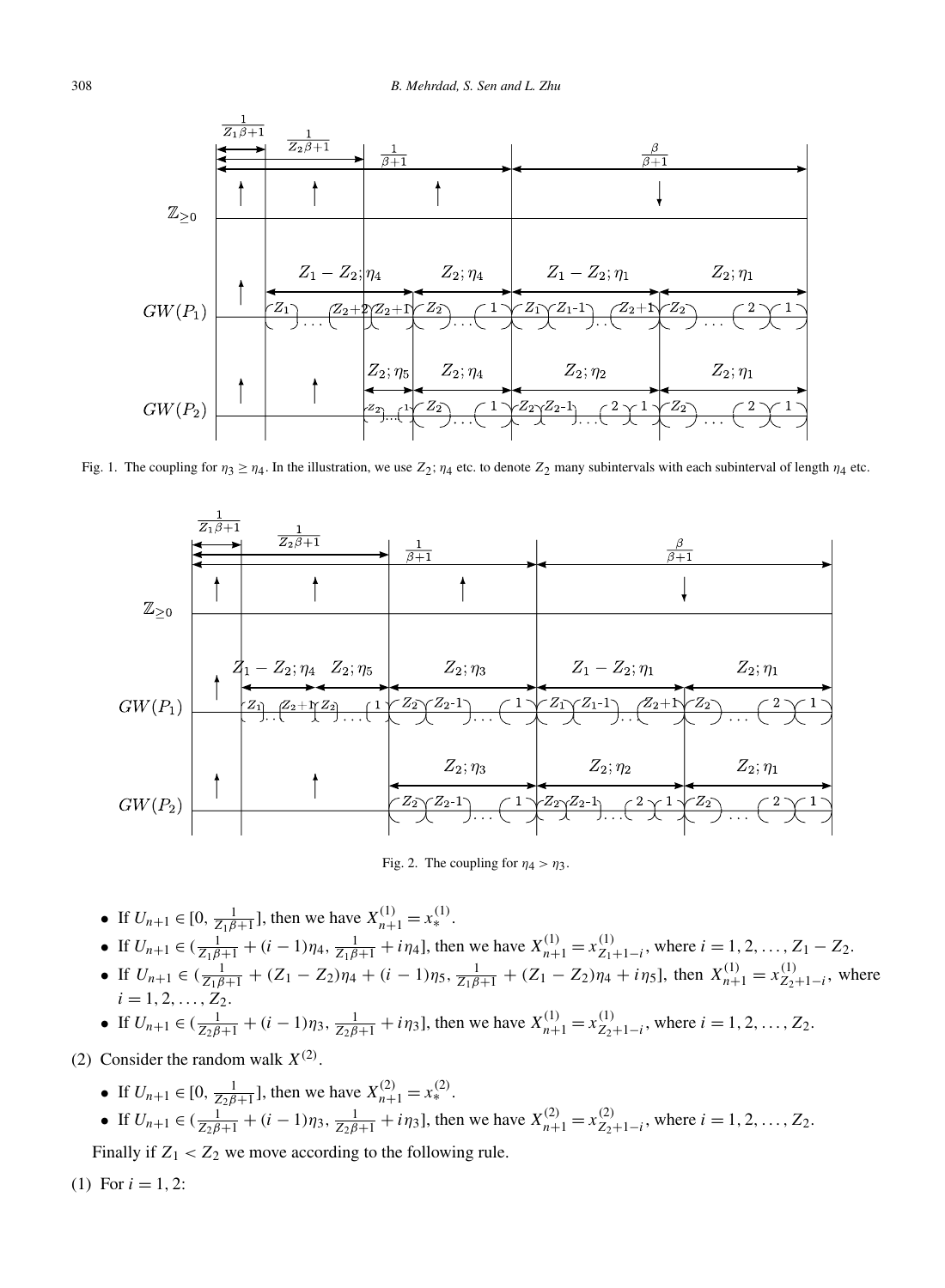<span id="page-5-0"></span>• If  $U_{n+1} \in [0, \frac{1}{Z_i \beta + 1}]$ , then we have  $X_{n+1}^{(i)} = x_*^{(i)}$ .

• If 
$$
U_{n+1} \in (\frac{1}{Z_i \beta + 1} + (j-1) \frac{\beta}{Z_i \beta + 1}, \frac{1}{Z_i \beta + 1} + j \frac{\beta}{Z_i \beta + 1}]
$$
, then we have  $X_{n+1}^{(i)} = x_j^{(i)}$ , where  $j = 1, 2, ..., Z_i$ .

It is routine to check that  $X^{(i)}$  is a *β*-biased random walk on  $GW(P_i)$  for  $i = 1, 2$ .

#### **3. Proofs**

The main idea in our proof is to use a technique originally used in [\[3\]](#page-14-0), to couple the walks on the Galton–Watson trees with a random walk on  $\mathbb Z$ . We shall use a super-regeneration time which is a regeneration time for all the three walks *Y* , *GW (P*1*)* and *GW (P*2*)*. Regeneration time is an often-used technique in the study of random walks in random media. (See, e.g., [\[10\]](#page-14-0).) Informally, a regeneration time is a maximum of a random walk which is also a minimum of the future of the random walk. A time *τ* is a regeneration time for the *β*-biased random walk  $(Y_n)_{n>0}$  on Z if we have

$$
Y_{\tau} > \max_{n < \tau} Y_n \quad \text{and} \quad Y_{\tau} < \min_{n > \tau} Y_n.
$$

Consider the regeneration time for walks on  $GW(P_1)$  and  $GW(P_2)$  in the sense that is usually defined on trees (see [\[8\]](#page-14-0)). As in [\[3\]](#page-14-0) if  $\tau$  is a regeneration time for  $(Y_n)_{n>0}$ , then it is also a regeneration time for  $GW(P_1)$  and  $GW(P_2)$ . In this respect,  $\tau$  is called a super-regeneration time.

Let us consider the event that 0 is a regeneration time for  $(Y_n)_{n>0}$ . Following the notation in [\[3\]](#page-14-0), we denote this event by  ${0 - SR}$ . Then, we have

$$
p_{\infty} := P(0 - SR) = \frac{\beta - 1}{\beta}.
$$

Let us define the probability measure  $\tilde{P}$  as

$$
\tilde{P}(\cdot) := P(\cdot|0 - SR).
$$

Under  $\tilde{P}$ , 0 is a regeneration time and let  $\tau_i$  be *i*th non-zero regeneration time.

Then,  $(|X_{\tau_{i+1}} - X_{\tau_i}|, \tau_{i+1} - \tau_i)_{i \geq 1}$  is a sequence of i.i.d. random vectors having the same distribution as  $(|X_{\tau_i}|, \tau_i)$ under  $\tilde{P}$  and as in [\[3\]](#page-14-0), we have, for any  $\beta > 1$ ,

$$
v(\beta, P_1) = \frac{\tilde{E}[|X_{\tau_1}^{(1)}|]}{\tilde{E}[\tau_1]}
$$
 and  $v(\beta, P_2) = \frac{\tilde{E}[|X_{\tau_1}^{(2)}|]}{\tilde{E}[\tau_1]}$ .

Hence,  $v(\beta, P_1) > v(\beta, P_2)$  is equivalent to  $\tilde{E}[|X_{\tau_1}^{(1)}|] > \tilde{E}[|X_{\tau_1}^{(2)}|]$ .

Let us denote by B the set of times before  $\tau_1$  when the random walk on  $\mathbb{Z}_{\geq 0}$  takes a step back, i.e.,  $\mathcal{B} = \{j \leq j \leq n\}$  $\tau_1 | U_j \leq 1/(\beta+1)$ .

We quote the following lemma from [\[3\]](#page-14-0).

**Lemma 7 (Lemma 4.1, [\[3\]](#page-14-0)).** *If*  $\{|\mathcal{B}| = k\}$ , *then*  $\{\tau_1 \leq 3k + 2\}$ .

**Proof of Theorem [1.](#page-1-0)** Consider  $|\mathcal{B}| = k$ , i.e.,  $\mathcal{B} = \{i_1 < \cdots < i_k\}$ , where  $k \ge 1$  and  $\tau_1 = n$ . Let us make two simple observations.

(i)  $|X_{\tau_1}^{(1)}| - |X_{\tau_1}^{(2)}| = 2$  or 0 when  $k = 1$ . (ii)  $|X_{\tau_1}^{(1)}| - |X_{\tau_1}^{(2)}| \ge -2(k-1)$  when  $k \ge 2$ .

We have

$$
\tilde{E}[|X_{\tau_1}^{(1)}| - |X_{\tau_1}^{(2)}|] \n= \tilde{E}[|X_{\tau_1}^{(1)}| - |X_{\tau_1}^{(2)}|; |\mathcal{B}| = 1] + \sum_{\pi} \tilde{E}[|X_{\tau_1}^{(1)}| - |X_{\tau_1}^{(2)}|; \mathcal{B} = \{i_1 < \cdots < i_k\}, \tau_1 = n]
$$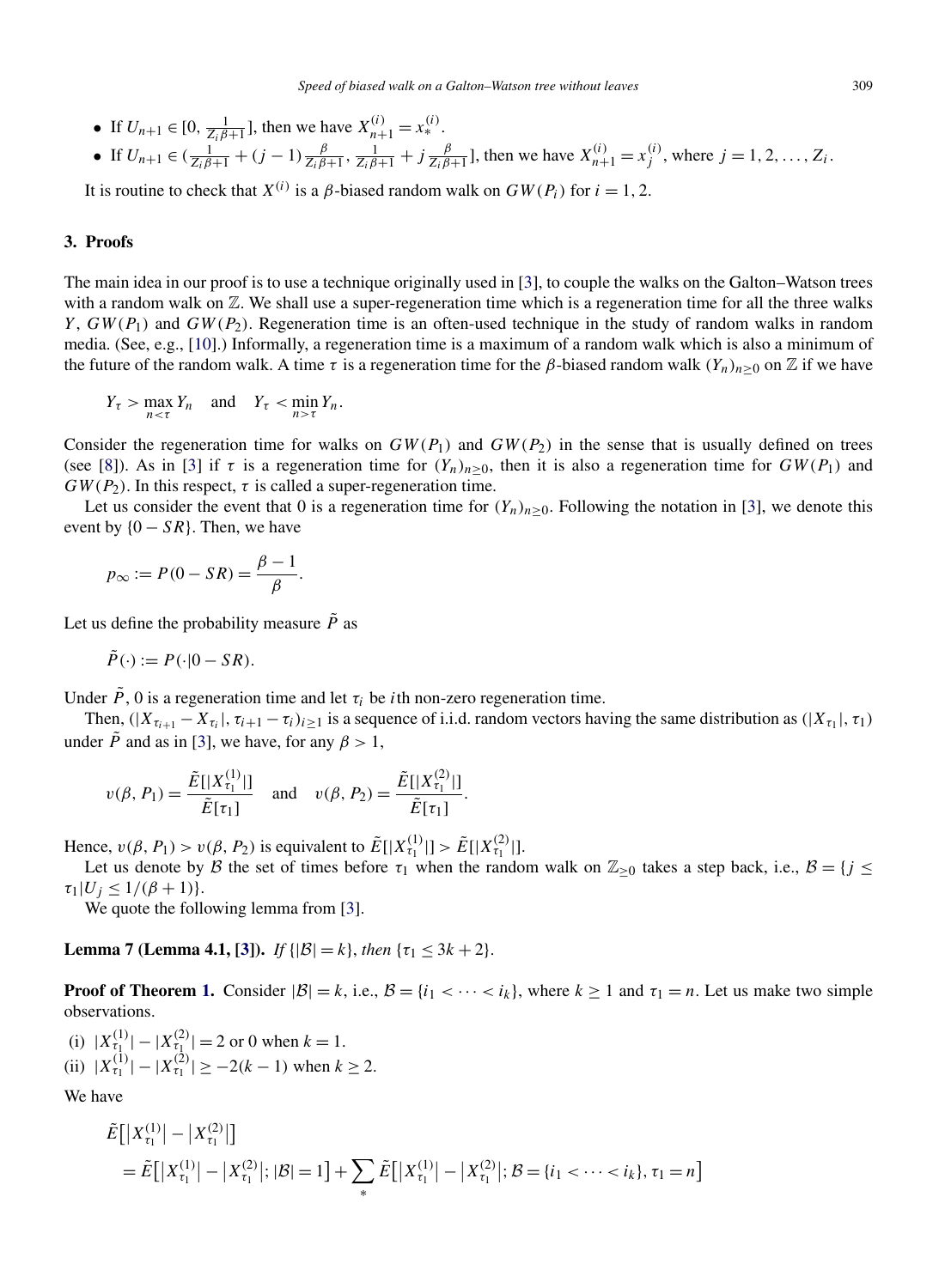$$
\geq \tilde{E}\big[\big|X_{\tau_1}^{(1)}\big| - \big|X_{\tau_1}^{(2)}\big|; |\mathcal{B}| = 1\big] - \sum_{\ast} 2(k-1)\tilde{P}\big(\big|X_{\tau_1}^{(1)}\big| - \big|X_{\tau_1}^{(2)}\big| < 0; \mathcal{B} = \{i_1 < \cdots < i_k\}, \tau_1 = n\big),
$$

where  $\sum_{\alpha}$  stands for summation over all  $n \geq 2, k \geq 2$  and  $\{i_1, \ldots, i_k\} \subseteq \{1, \ldots, n\}$  for which the walk  $Y_k$  does not come back to the origin.

For the first term, we have

$$
\tilde{E}\big[\big|X_{\tau_1}^{(1)}\big| - \big|X_{\tau_1}^{(2)}\big|; |\mathcal{B}| = 1\big] \ge 2\bigg(\frac{\beta}{\beta+1}\bigg)^4 E\bigg[\frac{1}{Z_2\beta+1} - \frac{1}{Z_1\beta+1}\bigg].\tag{3.1}
$$

Let us explain the inequality in (3.1). Let  $\varepsilon_i = \mathbb{I}(U_i \ge 1/(\beta+1)) - \mathbb{I}(U_i < 1/(\beta+1))$ . When  $|\mathcal{B}| = 1, |X_{\tau_1}^{(1)}| - |X_{\tau_1}^{(2)}| =$ 2 or 0, hence we have

$$
\tilde{E}\big[\big|X_{\tau_1}^{(1)}\big| - \big|X_{\tau_1}^{(2)}\big|; |\mathcal{B}| = 1\big] = \frac{2}{p_{\infty}} P\big(\big|X_{\tau_1}^{(1)}\big| - \big|X_{\tau_1}^{(2)}\big| = 2; |\mathcal{B}| = 1; 0 - SR\big)
$$

and thus we get the lower bound in (3.1) by considering the event

$$
\mathcal{A} = \{ \varepsilon_1 = \varepsilon_2 = 1, \varepsilon_3 = -1 \text{ and } \left| X_3^{(1)} \right| - \left| X_3^{(2)} \right| = 2, \varepsilon_4 = \varepsilon_5 = 1, \tau_1 = 5 \}.
$$

For the second term, we have

$$
\tilde{P}(|X_{\tau_1}^{(1)}|-|X_{\tau_1}^{(2)}|<0; \mathcal{B}=\{i_1 < \cdots < i_k\}, \tau_1=n)
$$
\n
$$
\leq \frac{1}{p_{\infty}} P(|X_{\tau_1}^{(1)}|-|X_{\tau_1}^{(2)}|<0; \mathcal{B}=\{i_1 < \cdots < i_k\}, \tau_1=n).
$$

On  $\{ |X_{\tau_1}^{(1)}| - |X_{\tau_1}^{(2)}| < 0 \}$ , let  $\sigma$  be the first time when the walk on  $GW(P_1)$  goes up but the walk on  $GW(P_2)$  goes down, necessarily  $\sigma \in \mathcal{B}$ . (When  $\{|X_{\tau_1}^{(1)}| - |X_{\tau_1}^{(2)}| \ge 0\}$ , define  $\sigma = \infty$ .) We introduce some notation here. Given a sequence  $\theta = {\theta_n}_{n \ge 1}$  where  $\theta_n = \pm 1$  we denote by  $\tau(\theta)$ , the first non-zero regeneration time for the walk  $Z_n = \sum_{i=1}^n \theta_i$ ; e.g., the first non-zero regeneration time for  $Y_n$ ,  $\tau_1$  equals  $\tau(\varepsilon)$  where  $\varepsilon =$ 1*))* − I*(Un <* 1*/(β* + 1*))*. Define

$$
\tau_1^{(j)} = \tau(\varepsilon^{(j)}) \quad \text{where } \varepsilon^{(j)} := \{\varepsilon_1, \dots, \varepsilon_{j-1}, -1, \varepsilon_{j+1}, \dots\}.
$$

Let  $\mathcal{B}^{(j)} := \{i \leq \tau_1^{(j)} : \varepsilon_i^{(j)} = -1\}$ . Also define

$$
\tau_{1(j)} = \tau(\varepsilon_{(j)})
$$
 where  $\varepsilon_{(j)} := {\varepsilon_1, \ldots, \varepsilon_{j-1}, +1, \varepsilon_{j+1}, \ldots}.$ 

Let  $\mathcal{B}(j) := \{i \leq \tau_{1(j)} : \varepsilon(j)_i = -1\}$ . Note that, for fixed *j*,  $\varepsilon^{(j)}$  and  $\varepsilon_{(j)}$  are functions of  $\{U_i : i \neq j\}$ , and are hence independent of  $U_j$ .

Also note that if  $|X_{\tau_1}^{(1)}| - |X_{\tau_1}^{(2)}| < 0$  then the event

$$
\mathcal{E} = \bigcup_{i,j \leq \tau_1} \{Z_{1,i} < Z'_{2,j}\} \bigcup_{i,j \leq \tau_1} \{Z'_{1,i} < Z_{2,j}\} \bigcup_{i,j \leq \tau_1} \{Z_{1,i} < Z_{2,j}\} \bigcup_{\substack{i \neq j \\ i,j \leq \tau_1}} \{Z'_{1,i} < Z'_{2,j}\}
$$

is true. For every  $n \ge 2$ , let  $\mathcal{E}_{i_\ell}^n := \bigcup_{j=1}^4 \mathcal{E}_{j,i_\ell}^n$  where

$$
\mathcal{E}^n_{1,i_\ell} := \bigcup_{i,j \le n} \bigg[ \{ Z_{1,i} < Z'_{2,j} \} \cap \bigg\{ U_{i_l} \in \bigg( \frac{1}{Z'_{2,j}\beta + 1}, \frac{1}{Z_{1,i}\beta + 1} \bigg) \bigg\} \bigg]
$$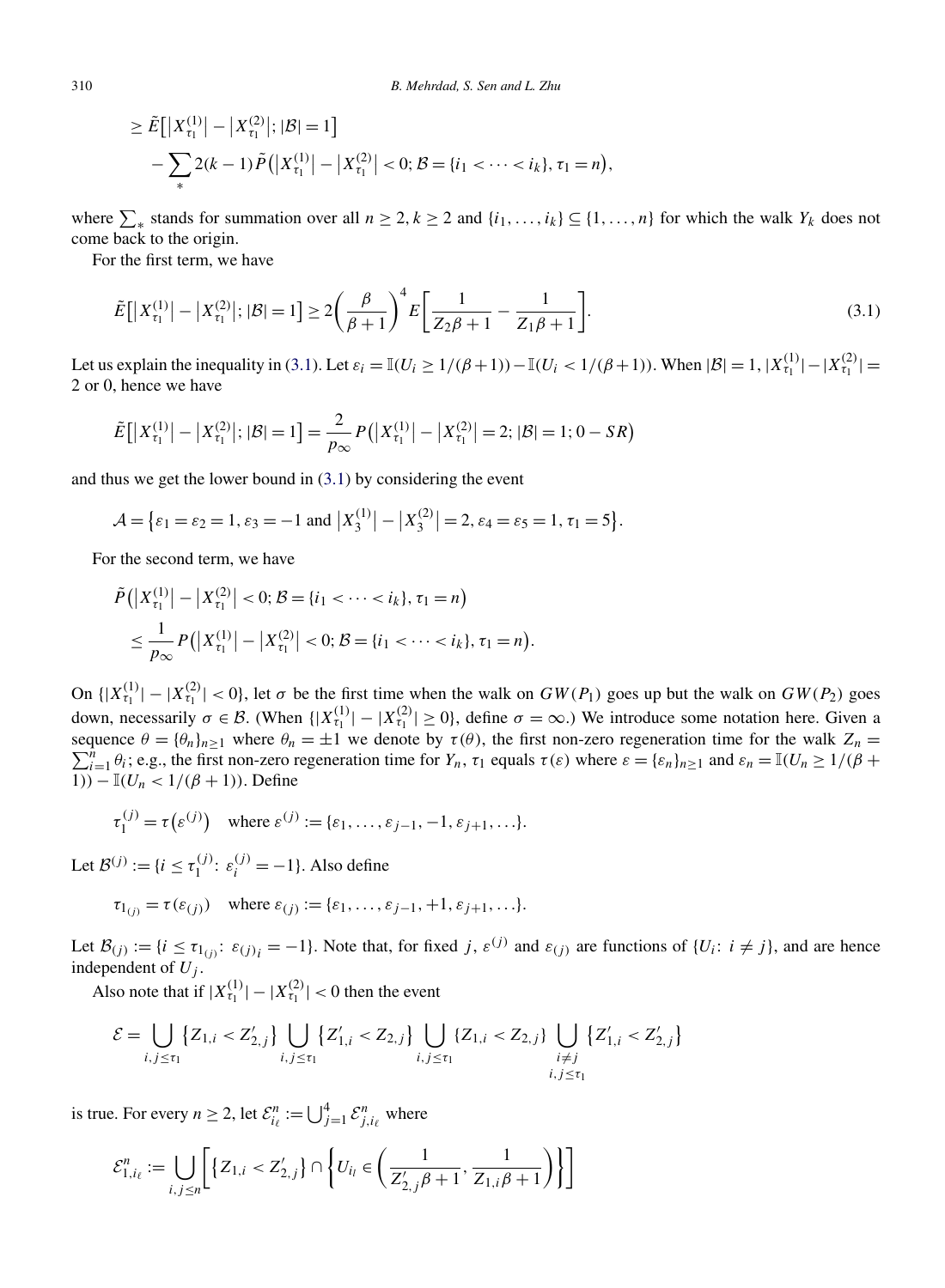<span id="page-7-0"></span>and  $\mathcal{E}_{2,i_\ell}^n$ ,  $\mathcal{E}_{3,i_\ell}^n$ ,  $\mathcal{E}_{4,i_\ell}^n$  are defined similarly (i.e., use the random variables  $Z'_{1,i}$ ,  $Z_{2,j}$  in the definition of  $\mathcal{E}_{2,i_\ell}^n$  etc.).

$$
P(|X_{\tau_1}^{(1)}| - |X_{\tau_1}^{(2)}| < 0; \mathcal{B} = \{i_1 < \dots < i_k\}, \tau_1 = n)
$$
\n
$$
\leq \sum_{\ell=1}^k P(\mathcal{B} = \{i_1 < \dots < i_k\}, \tau_1 = n, \sigma = i_\ell)
$$
\n
$$
= \sum_{\ell=1}^k P(\mathcal{B}^{(i_\ell)} = \{i_1 < \dots < i_k\}, \tau_1^{(i_\ell)} = n, \sigma = i_\ell)
$$
\n
$$
\leq \sum_{\ell=1}^k P(\{\mathcal{B}^{(i_\ell)} = \{i_1 < \dots < i_k\}, \tau_1^{(i_\ell)} = n\}; \mathcal{E}_{i_\ell}^n)
$$
\n
$$
\leq \sum_{\ell=1}^k 4n^2 P(\mathcal{B}^{(i_\ell)} = \{i_1 < \dots < i_k\}, \tau_1^{(i_\ell)} = n\}) E\left[\frac{1}{Z_1\beta + 1} - \frac{1}{Z_2\beta + 1}; 1_{Z_1 < Z_2}\right],
$$

where we used independence of  $\varepsilon^{(i_{\ell})}$  and  $U_{i_{\ell}}$ . Then, by Lemma [7,](#page-5-0)

$$
P(|X_{\tau_1}^{(1)}| - |X_{\tau_1}^{(2)}| < 0; \mathcal{B} = \{i_1 < \dots < i_k\}, \tau_1 = n)
$$
  
\n
$$
\leq 4(3k+2)^2 \sum_{\ell=1}^k P\left(\mathcal{B}^{(i_{\ell})} = \{i_1 < \dots < i_k\}, \tau_1^{(i_{\ell})} = n, U_{i_{\ell}} \leq \frac{1}{\beta+1}\right)
$$
  
\n
$$
\cdot (\beta+1) \cdot E\left[\frac{1}{Z_1\beta+1} - \frac{1}{Z_2\beta+1}; 1_{Z_1 < Z_2}\right]
$$
  
\n
$$
= 4(\beta+1)(3k+2)^2 E\left[\frac{1}{Z_1\beta+1} - \frac{1}{Z_2\beta+1}; 1_{Z_1 < Z_2}\right] \sum_{\ell=1}^k P(\mathcal{B} = \{i_1 < \dots < i_k\}, \tau_1 = n)
$$
  
\n
$$
\leq 8\beta k (3k+2)^2 E\left[\frac{(Z_2 - Z_1)\beta}{(Z_1\beta+1)(Z_2\beta+1)} 1_{Z_1 < Z_2}\right] P(\mathcal{B} = \{i_1 < \dots < i_k\}, \tau_1 = n)
$$
  
\n
$$
\leq 8k (3k+2)^2 E\left[\left(\frac{1}{Z_1} - \frac{1}{Z_2}\right) 1_{Z_1 < Z_2}\right] P(\mathcal{B} = \{i_1 < \dots < i_k\}, \tau_1 = n).
$$

Therefore, by using the simple upper bound  $P(|\mathcal{B}| = k) \le c(\frac{27}{4(1+\beta)})^k$  (Lemma 6.1 in [\[3\]](#page-14-0)) for a universal constant *c* and the fact that  $p_{\infty} = (\beta - 1)/\beta$ , we get

$$
\tilde{E}[|X_{\tau_1}^{(1)}| - |X_{\tau_1}^{(2)}|] \n\geq 2\left(\frac{\beta}{\beta+1}\right)^4 E\left[\frac{1}{Z_2\beta+1} - \frac{1}{Z_1\beta+1}\right] - \sum_{k=2}^{\infty} \frac{16}{p_{\infty}} k(k-1)(3k+2)^2 E\left[\left(\frac{1}{Z_1} - \frac{1}{Z_2}\right)1_{Z_1 < Z_2}\right] P(|\mathcal{B}| = k) \n\geq 2\left(\frac{\beta}{\beta+1}\right)^4 E\left[\frac{(Z_1' - Z_2')\beta}{(Z_2'\beta+1)(Z_1'\beta+1)}\right] \n- \frac{c}{p_{\infty}} E\left[\left(\frac{1}{Z_1} - \frac{1}{Z_2}\right)1_{Z_1 < Z_2}\right] \sum_{k=2}^{\infty} 16k(k-1)(3k+2)^2 \left(\frac{27}{4(1+\beta)}\right)^k \n\geq 2\left(\frac{\beta}{\beta+1}\right)^4 E\left[\frac{(Z_1' - Z_2')\beta}{4Z_2'Z_1'\beta^2}\right] - \frac{c\beta}{(\beta-1)} E\left[\left(\frac{1}{Z_1} - \frac{1}{Z_2}\right)1_{Z_1 < Z_2}\right] \sum_{k=2}^{\infty} 16k(k-1)(3k+2)^2 \left(\frac{27}{4(1+\beta)}\right)^k
$$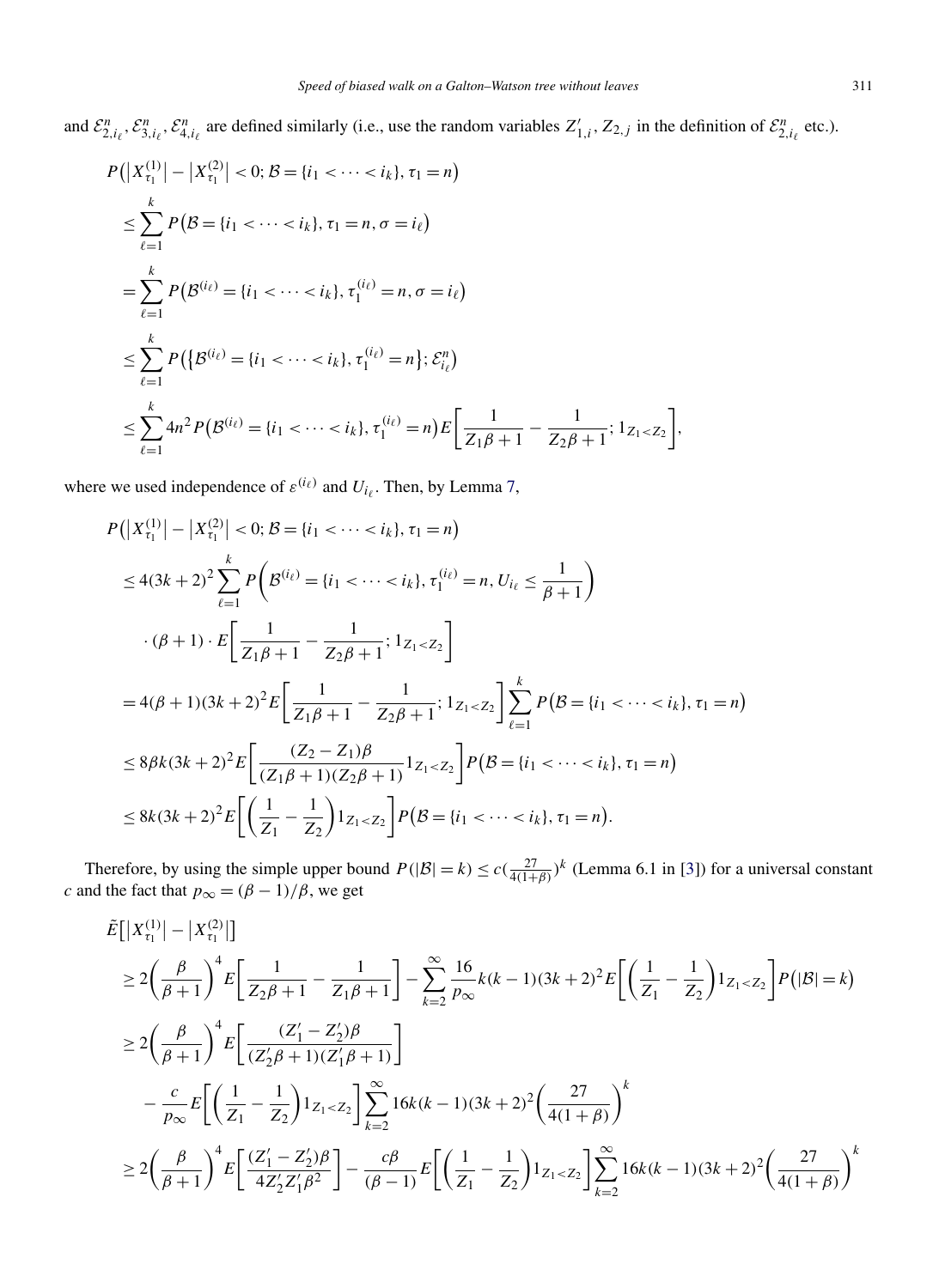<span id="page-8-0"></span>
$$
\geq 2\left(\frac{\beta}{\beta+1}\right)^4 E\left[\frac{(Z_1'-Z_2')}{4Z_2'Z_1'\beta}\right] - \frac{c \cdot 27^2 \beta}{4^2(\beta-1)(\beta+1)^2} E\left[\left(\frac{1}{Z_1} - \frac{1}{Z_2}\right)1_{Z_1 < Z_2}\right] \cdot \sum_{k=2}^{\infty} 16k(k-1)(3k+2)^2 \left(\frac{27}{4(1+\beta)}\right)^{k-2},
$$
\n(3.2)

where we used the fact that  $Z'_1 \geq Z'_2 \geq 1$  and  $\beta > 1$ . Hence we conclude that for any  $\delta > 0$ ,  $\tilde{E}[|X_{\tau_1}^{(1)}| - |X_{\tau_1}^{(2)}|] > 0$  if we have

$$
\beta > \max\bigg\{c_{\delta} \cdot \frac{E[((1/Z_1) - (1/Z_2))1_{Z_1 < Z_2]}{E[(1/Z_2') - (1/Z_1')]}, \frac{23}{4} + \delta\bigg\},\tag{3.3}
$$

for some universal constant  $c_{\delta} > 0$  that depends only on  $\delta$ .

Now we derive the other lower bound in [\(1.3\)](#page-1-0). On  $\{|X_{\tau_1}^{(1)}| - |X_{\tau_1}^{(2)}| < 0\}$ , let us define the events *E* and *F* as

$$
E := \{ \text{for some } \sigma_1 \le \tau_1, |X_{\sigma_1+1}^{(1)}| \ne |X_{\sigma_1+1}^{(2)}| \text{ and } X_j^{(1)} = X_j^{(2)} \text{ for any } j \le \sigma_1 \},
$$
  

$$
F := \{ \text{for some } \sigma_2 \le \tau_1, X_j^{(1)} = X_j^{(2)} \text{ for any } j \le \sigma_2, \text{ and } X_{\sigma_2+1}^{(1)} \ne X_{\sigma_2+1}^{(2)}, \text{ but } |X_{\sigma_2+1}^{(1)}| = |X_{\sigma_2+1}^{(2)}| \}.
$$

In other words, *E* is the event that the first time the walks on  $GW(P_1)$  and  $GW(P_2)$  decouple, the walk on  $GW(P_2)$ goes up and the walk on  $GW(P_1)$  goes down. Clearly this happens at time  $\sigma_1 \in \mathcal{B}$ . *F* is the event that the first time the walks on  $GW(P_1)$  and  $GW(P_2)$  decouple, they both go downwards but to different offsprings. This happens at time  $\sigma_2$  which may or may not be in  $\beta$ .

Next,

$$
P(|X_{\tau_1}^{(1)}| - |X_{\tau_1}^{(2)}| < 0; \mathcal{B} = \{i_1, ..., i_k\}, \tau_1 = n)
$$
  
=  $P(|X_{\tau_1}^{(1)}| - |X_{\tau_1}^{(2)}| < 0; \mathcal{B} = \{i_1, ..., i_k\}, \tau_1 = n; E)$   
+  $P(|X_{\tau_1}^{(1)}| - |X_{\tau_1}^{(2)}| < 0; \mathcal{B} = \{i_1, ..., i_k\}, \tau_1 = n; F).$  (3.4)

Let us get an upper bound for the second term in  $(3.4)$ .

$$
P(|X_{\tau_1}^{(1)}| - |X_{\tau_1}^{(2)}| < 0; \mathcal{B} = \{i_1, \dots, i_k\}, \tau_1 = n; F)
$$
\n
$$
= \sum_{\ell=1}^n P(|X_{\tau_1}^{(1)}| - |X_{\tau_1}^{(2)}| < 0; \mathcal{B} = \{i_1, \dots, i_k\}, \tau_1 = n, \sigma_2 = \ell; F)
$$
\n
$$
\leq \sum_{\ell=1}^n P(\mathcal{B} = \{i_1, \dots, i_k\}, \tau_1 = n, \sigma_2 = \ell; F).
$$
\n
$$
(3.5)
$$

If  $\ell \notin \{i_1, \ldots, i_k\}$ , then we have

$$
P(\mathcal{B} = \{i_1, ..., i_k\}, \tau_1 = n, \sigma_2 = \ell; F)
$$
  
\n
$$
\leq P\left(\mathcal{B} = \{i_1, ..., i_k\}, \tau_1 = n; U_\ell \in \bigcup_{m=1}^n \left(\frac{1}{\beta+1}, \frac{(Z'_{1,m} - Z'_{2,m})\beta}{(\beta+1)Z'_{1,m}} + \frac{1}{\beta+1}\right)\right)
$$
  
\n
$$
= P\left(\mathcal{B}_{(\ell)} = \{i_1, ..., i_k\}, \tau_{1(\ell)} = n, U_\ell \in \bigcup_{m=1}^n \left(\frac{1}{\beta+1}, \frac{(Z'_{1,m} - Z'_{2,m})\beta}{(\beta+1)Z'_{1,m}} + \frac{1}{\beta+1}\right)\right)
$$
  
\n
$$
= P\left(\mathcal{B}_{(\ell)} = \{i_1, ..., i_k\}, \tau_{1(\ell)} = n\right) P\left(U_\ell \in \bigcup_{m=1}^n \left(\frac{1}{\beta+1}, \frac{(Z'_{1,m} - Z'_{2,m})\beta}{(\beta+1)Z'_{1,m}} + \frac{1}{\beta+1}\right)\right)
$$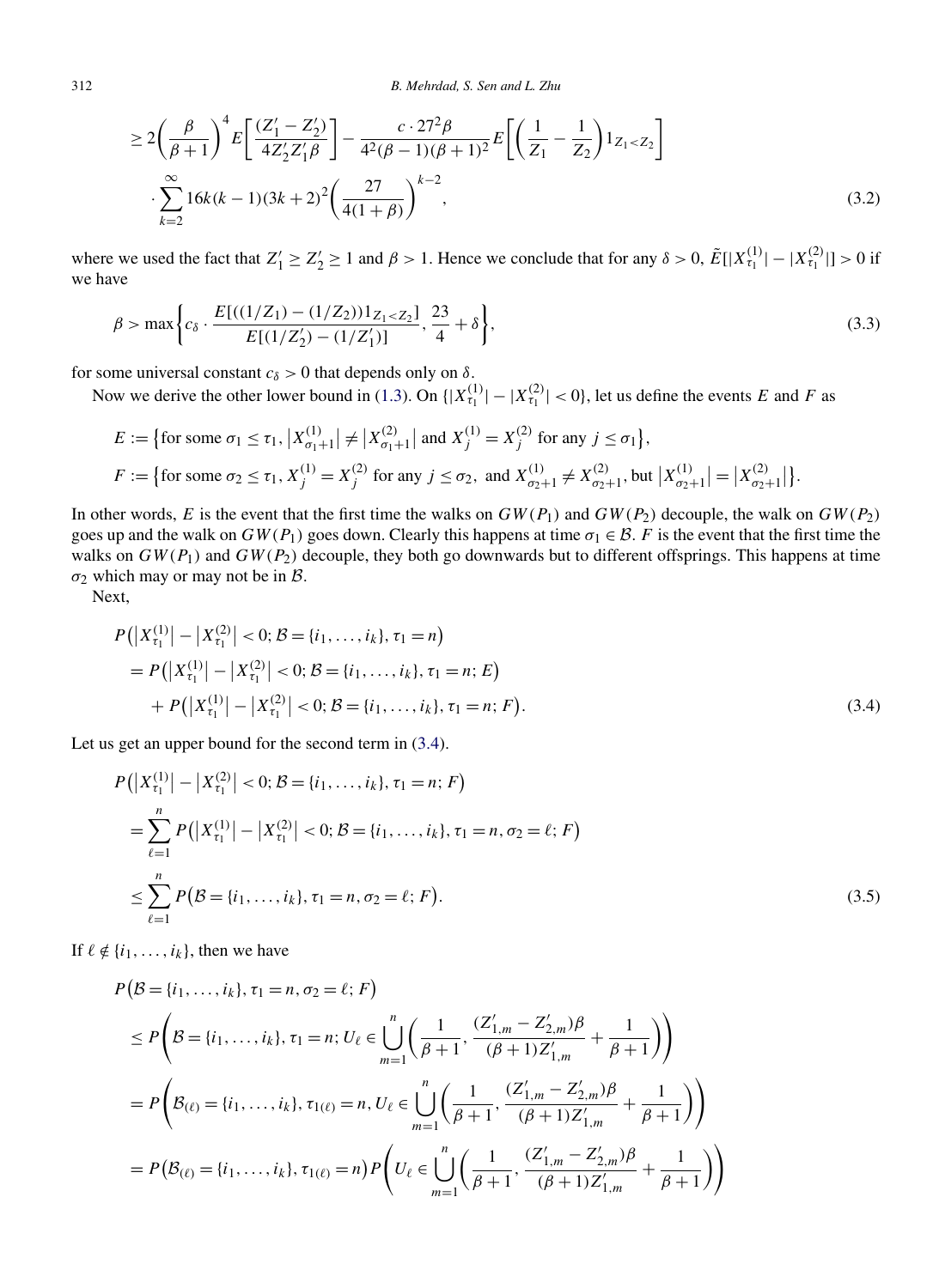<span id="page-9-0"></span>
$$
\leq n \frac{(\beta + 1)}{\beta} P\left(\mathcal{B}_{(\ell)} = \{i_1, \dots, i_k\}, \tau_{1(\ell)} = n, U_{\ell} \geq \frac{1}{\beta + 1}\right) \cdot E\left[1 - \frac{Z_2'}{Z_1'}\right]
$$
  

$$
\leq 2n P\left(\mathcal{B} = \{i_1, \dots, i_k\}, \tau_1 = n\right) \cdot E\left[1 - \frac{Z_2'}{Z_1'}\right].
$$
 (3.6)

If  $\ell \in \{i_1, \ldots, i_k\}$ , which happens only when  $\eta_3 \ge \eta_4$ , we define

$$
G_m := Z'_{2,m}[\eta_3 - \eta_4]_+
$$
  
=  $Z'_{2,m} \left[ \left( \frac{1}{\beta+1} - \frac{1}{Z'_{2,m}\beta + 1} \right) \frac{1}{Z'_{2,m}} - \left( \frac{1}{\beta+1} - \frac{1}{Z'_{1,m}\beta + 1} \right) \frac{1}{Z'_{1,m}} \right]_+.$ 

Then, we get

$$
P(\mathcal{B} = \{i_1, ..., i_k\}, \tau_1 = n, \sigma_2 = \ell; F)
$$
  
\n
$$
\leq P\left(\mathcal{B} = \{i_1, ..., i_k\}, \tau_1 = n; U_{\ell} \in \bigcup_{m=1}^{n} \left(\frac{1}{\beta Z'_{2,m} + 1}, \frac{1}{\beta Z'_{2,m} + 1} + G_m\right)\right)
$$
  
\n
$$
\leq P(\mathcal{B}^{(\ell)} = \{i_1, ..., i_k\}, \tau_1^{(\ell)} = n) \cdot n \cdot E[G_m]
$$
  
\n
$$
= (\beta + 1)P\left(\mathcal{B}^{(\ell)} = \{i_1, ..., i_k\}, \tau_1^{(\ell)} = n, U_{\ell} \leq \frac{1}{\beta + 1}\right) \cdot n \cdot E[G_m]
$$
  
\n
$$
= (\beta + 1)P(\mathcal{B} = \{i_1, ..., i_k\}, \tau_1 = n) \cdot n \cdot E[G_m].
$$

For a coupled  $(Z'_1, Z'_2)$ , we have (after a little computation)

$$
\begin{aligned}&\left(\frac{1}{\beta+1}-\frac{1}{Z_2'\beta+1}\right)-\left(\frac{1}{\beta+1}-\frac{1}{Z_1'\beta+1}\right)\frac{Z_2'}{Z_1'}\\&=\left(\frac{1}{\beta+1}\right)\left[1-\frac{(Z_1'-1)\beta}{Z_1'\beta+1}-\frac{\beta+1}{Z_2'\beta+1}+\left(\frac{(Z_1'-1)\beta}{Z_1'\beta+1}\right)\left(1-\frac{Z_2'}{Z_1'}\right)\right].\end{aligned}
$$

It is easy to check that

$$
1-\frac{(Z_1'-1)\beta}{Z_1'\beta+1}-\frac{\beta+1}{Z_2'\beta+1}=\frac{(Z_2'-Z_1')\beta+(Z_2'-Z_1')\beta^2}{(Z_1'\beta+1)(Z_2'\beta+1)}\leq 0,
$$

and

$$
0 \le \frac{(Z_1' - 1)\beta}{Z_1'\beta + 1} \left(1 - \frac{Z_2'}{Z_1'}\right) \le 1 - \frac{Z_2'}{Z_1'}.
$$

Hence  $E[G_m] \leq (\frac{1}{\beta+1})E[(1-\frac{Z'_2}{Z'_1})]$  and therefore

$$
(\beta + 1)P(\beta = \{i_1, ..., i_k\}, \tau_1 = n) \cdot n \cdot E[G_m]
$$
  
\n
$$
\leq (\beta + 1)P(\beta = \{i_1, ..., i_k\}, \tau_1 = n) \cdot n \cdot \frac{1}{\beta + 1}E\left[1 - \frac{Z'_2}{Z'_1}\right]
$$
  
\n
$$
= nP(\beta = \{i_1, ..., i_k\}, \tau_1 = n)E\left[1 - \frac{Z'_2}{Z'_1}\right].
$$
\n(3.7)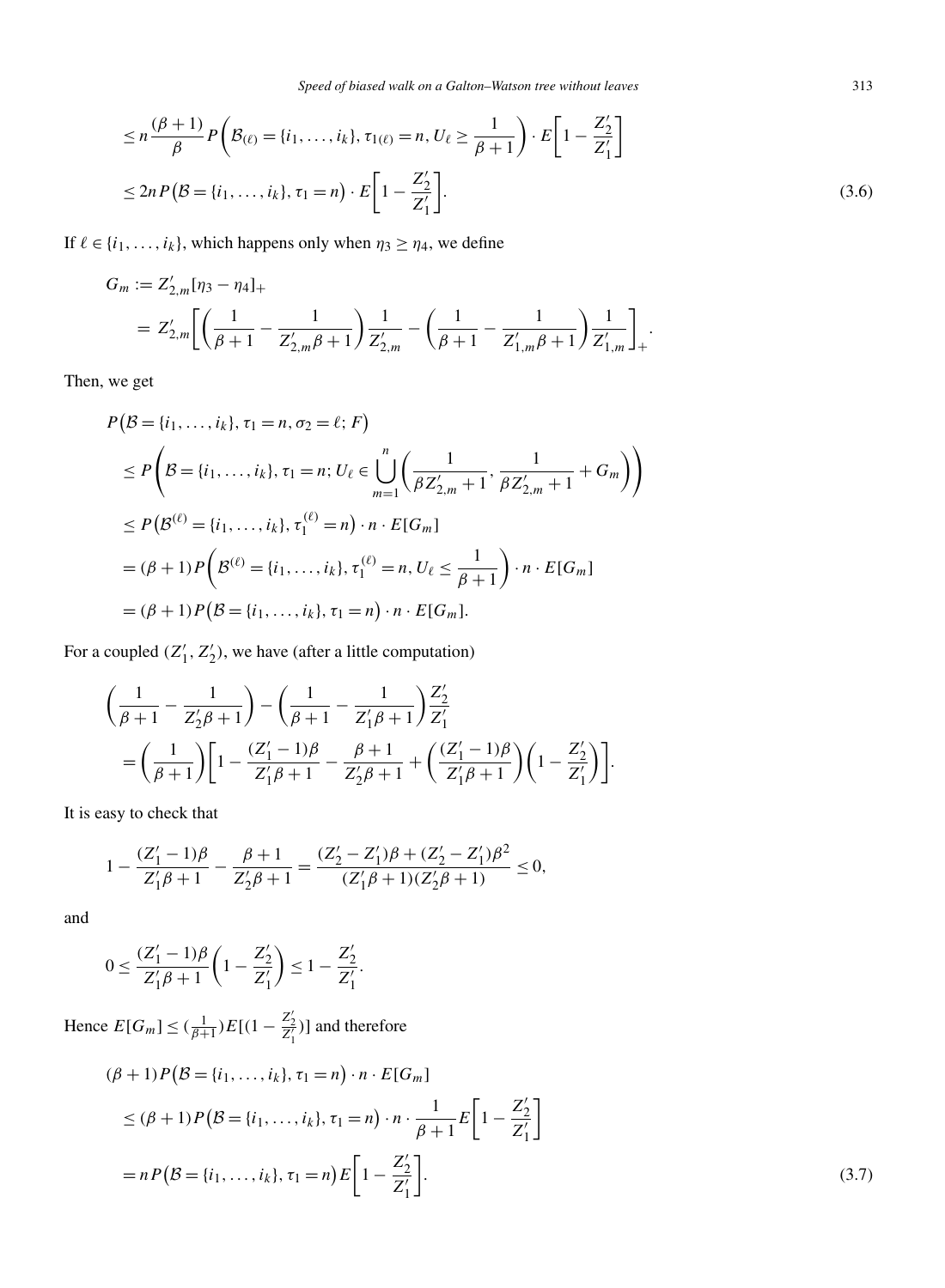<span id="page-10-0"></span>So plugging [\(3.6\)](#page-8-0) and [\(3.7\)](#page-9-0) back into [\(3.5\)](#page-8-0), we get

$$
P(|X_{\tau_1}^{(1)}| - |X_{\tau_1}^{(2)}| < 0; \mathcal{B} = \{i_1, ..., i_k\}, \tau_1 = n; F)
$$
  
\n
$$
\leq 2n^2 P(\mathcal{B} = \{i_1, ..., i_k\}, \tau_1 = n) E\left[1 - \frac{Z'_2}{Z'_1}\right]
$$
  
\n
$$
\leq 2(3k+2)^2 P(\mathcal{B} = \{i_1, ..., i_k\}, \tau_1 = n) E\left[1 - \frac{Z'_2}{Z'_1}\right].
$$

This takes care of the second term in [\(3.4\)](#page-8-0). Finally, let us give an upper bound for the first term in [\(3.4\)](#page-8-0). We omit some of the steps since they are similar. In the following computations, remember that  $\sigma_1 \in \mathcal{B}$ .

$$
P(|X_{\tau_1}^{(1)}| - |X_{\tau_1}^{(2)}| < 0; \mathcal{B} = \{i_1, ..., i_k\}, \tau_1 = n; E)
$$
  
\n
$$
\leq \sum_{m=1}^k P(\mathcal{B} = \{i_1, ..., i_k\}, \tau_1 = n; \sigma_1 = i_m; E)
$$
  
\n
$$
\leq kn P(\mathcal{B} = \{i_1, ..., i_k\}, \tau_1 = n) \cdot (\beta + 1) \cdot E\left[\frac{1}{Z_2^{\prime}\beta + 1} - \frac{1}{Z_1^{\prime}\beta + 1}\right]
$$
  
\n
$$
\leq k(3k + 2) P(\mathcal{B} = \{i_1, ..., i_k\}, \tau_1 = n) \cdot (\beta + 1) \cdot E\left[\frac{\beta(Z_1^{\prime} - Z_2^{\prime})}{Z_1^{\prime}Z_2^{\prime}\beta^2}\right]
$$
  
\n
$$
\leq 2k(3k + 2) P(\mathcal{B} = \{i_1, ..., i_k\}, \tau_1 = n) \cdot E\left[\frac{1}{Z_2^{\prime}} - \frac{1}{Z_1^{\prime}}\right].
$$

Similar to our arguments in [\(3.2\)](#page-7-0), we get

$$
\tilde{E}[|X_{\tau_1}^{(1)}| - |X_{\tau_1}^{(2)}|]
$$
\n
$$
\geq 2\left(\frac{\beta}{\beta+1}\right)^4 E\left[\frac{1}{Z_2^{\prime}\beta+1} - \frac{1}{Z_1^{\prime}\beta+1}\right]
$$
\n
$$
-\frac{1}{p_{\infty}} \sum_{k=2}^{\infty} 2(3k+2)^2 P(|\mathcal{B}| = k) E\left[1 - \frac{Z_2^{\prime}}{Z_1^{\prime}}\right]
$$
\n
$$
-\frac{1}{p_{\infty}} \sum_{k=2}^{\infty} 2k(3k+2) P(|\mathcal{B}| = k) \cdot E\left[\frac{1}{Z_2^{\prime}} - \frac{1}{Z_1^{\prime}}\right]
$$
\n
$$
\geq \left(\frac{1}{2\beta}\right) \left(\frac{\beta}{\beta+1}\right)^4 E\left[\frac{1}{Z_2^{\prime}} - \frac{1}{Z_1^{\prime}}\right]
$$
\n
$$
-\frac{c}{p_{\infty}} E\left[1 - \frac{Z_2^{\prime}}{Z_1^{\prime}}\right] \sum_{k=2}^{\infty} 2(3k+2)^2 \left(\frac{27}{4(1+\beta)}\right)^k
$$
\n
$$
-\frac{c}{p_{\infty}} E\left[\frac{1}{Z_2^{\prime}} - \frac{1}{Z_1^{\prime}}\right] \sum_{k=2}^{\infty} 2k(3k+2) \left(\frac{27}{4(1+\beta)}\right)^k.
$$
\n(3.8)

As earlier, we conclude that for any  $\delta > 0$  there is a universal constant  $c'_{\delta}$  such that

$$
\tilde{E}\big[\big|X_{\tau_1}^{(1)}\big| - \big|X_{\tau_1}^{(2)}\big|\big] > 0,
$$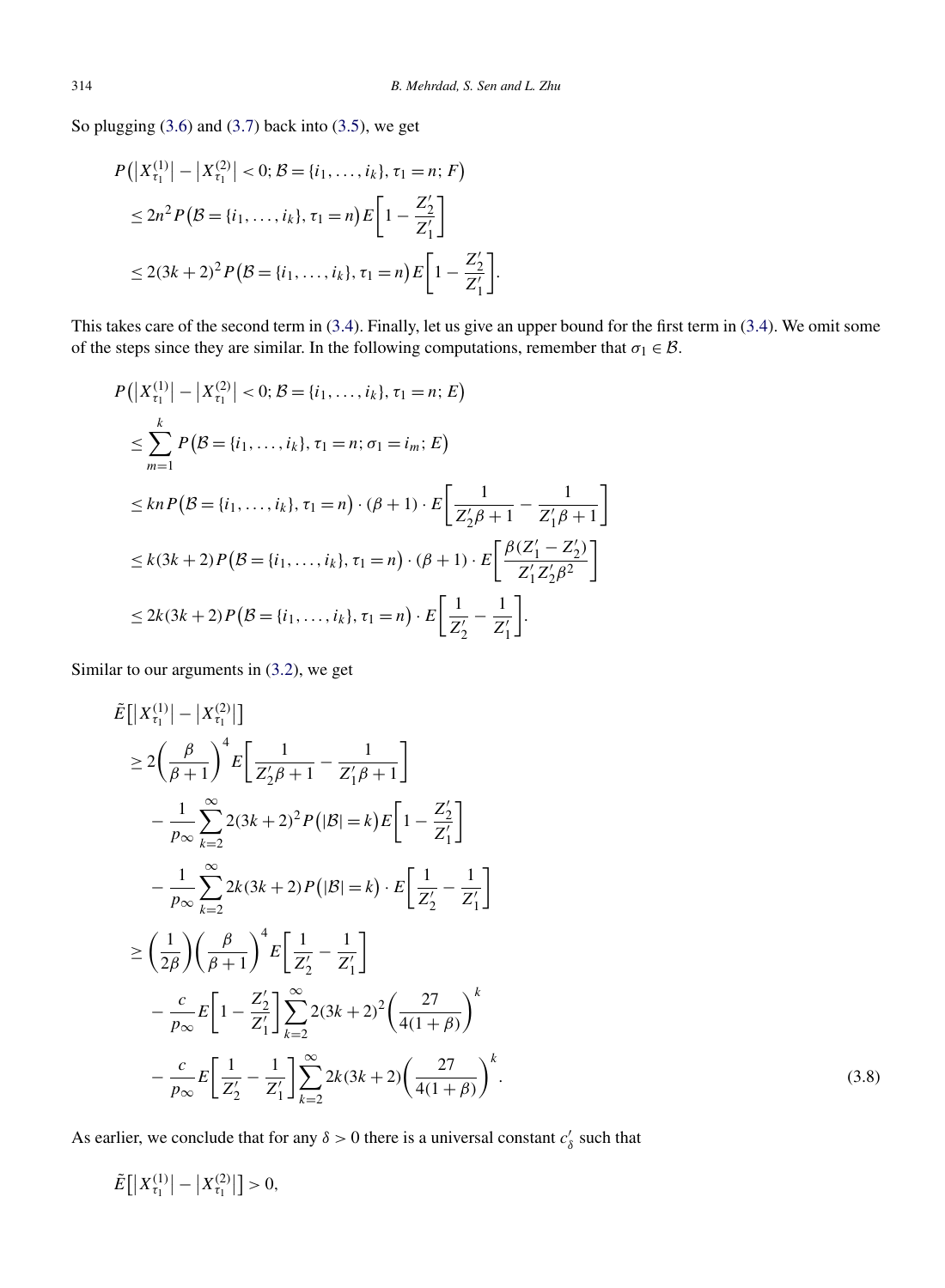whenever

$$
\beta > \max \bigg\{ c'_\delta \bigg( \frac{E[Z'_2((1/Z'_2) - (1/Z'_1))] }{E[(1/Z_2) - (1/Z_1)]} + 1 \bigg), \frac{23}{4} + \delta \bigg\}.
$$

**Proof of Corollary [5.](#page-2-0)** We shall write  $Z_i$  for  $Z_i^{(1)}$ , for  $i = 1, 2$  and  $p_j$  for  $P_1\{j\}$ . Let us first prove that  $E[m_2^k/n]$  $Z_1^{(k)}$   $\to$  0 as  $k \to \infty$ . Pick up some  $m_3$  satisfying  $m_2 < m_3 < m_1$ . Then, we have

$$
m_2^k E\left[\frac{1}{Z_1^{(k)}}\right] = m_2^k \sum_{n \le m_3^k} \frac{1}{n} P\left(Z_1^{(k)} = n\right) + m_2^k \sum_{n > m_3^k} \frac{1}{n} P\left(Z_1^{(k)} = n\right)
$$
  

$$
\le m_2^k P\left(Z_1^{(k)} \le m_3^k\right) + \frac{m_2^k}{m_3^k}.
$$

Therefore, it is sufficient to prove that  $m_2^k P(Z_1^{(k)} \le m_3^k) \to 0$  as  $k \to \infty$ .

If  $W_i$  denotes the almost sure limit of the martingale  $Z_i^{(k)}/m_i^k$ , then under the assumption  $E[Z_i \log^+ Z_i] < \infty$ , *W<sub>i</sub>* is a positive random variable for  $i = 1, 2$  (see, e.g., [\[5\]](#page-14-0) and [\[9\]](#page-14-0)). Several other properties of *W<sub>i</sub>* have been well studied in the literature. Recall that *f* is the generating function of  $Z_1$ , then  $0 < \alpha = -\log f'(0) / \log f'(1)$ . Let us first consider the case  $p_1 > 0$ . Note that  $\alpha < \infty$  when  $p_1 > 0$ . From [\[4\]](#page-14-0) and the references therein, if  $p_1 > 0$ , then, there exists a positive constant *D* such that  $P(W_1 \le \varepsilon) \le D\varepsilon^{\alpha}$  as  $\varepsilon \downarrow 0$ .

Moreover, [\[2\]](#page-14-0) proved that if there exists some  $\theta > 0$  such that  $E[e^{\theta Z_1}] < \infty$  and  $p_j \neq 1$  for any  $j \geq 1$ , then there exist some constants  $C_1$ ,  $C_2$  such that

$$
P\bigg(\bigg|\frac{Z_1^{(k)}}{m_1^k}-W_1\bigg|\geq \varepsilon\bigg)\leq C_1e^{-C_2\varepsilon^{2/3}m_1^{k/3}}.
$$

Now, splitting  $P(Z_1^{(k)} \le m_3^k)$  into two terms, we get

$$
P(Z_1^{(k)} \le m_3^k) = P\left(Z_1^{(k)} \le m_3^k, \left|\frac{Z_1^{(k)}}{m_1^k} - W_1\right| > \varepsilon^{(k)}\right) + P\left(Z_1^{(k)} \le m_3^k, \left|\frac{Z_1^{(k)}}{m_1^k} - W_1\right| \le \varepsilon^{(k)}\right) \le P\left(\left|\frac{Z_1^{(k)}}{m_1^k} - W_1\right| > \varepsilon^{(k)}\right) + P\left(W_1 \le \varepsilon^{(k)} + \frac{m_3^k}{m_1^k}\right)
$$

Let us choose  $\varepsilon^{(k)} = m_2^{-(k/\alpha)-k\delta}$  for some  $\delta > 0$ . Using the results stated before from [\[4\]](#page-14-0)

Using the results stated of the form 
$$
\begin{bmatrix} 1 \\ 1 \end{bmatrix}
$$
,

$$
m_2^k P\left(W_1 \le \varepsilon^{(k)} + \frac{m_3^k}{m_1^k}\right) \le Dm_2^k \left(\varepsilon^{(k)} + \frac{m_3^k}{m_1^k}\right)^\alpha
$$
  
= 
$$
D\left(m_2^{-k\delta} + \left(\frac{m_2^{1/\alpha} m_3}{m_1}\right)^k\right)^\alpha \to 0,
$$

as  $k \to \infty$  if we have  $m_1 > m_2^{1/\alpha} m_3$ . Since it is valid for any  $m_2 < m_3 < m_1$ , the condition  $m_1 > m_2^{(1/\alpha)+1}$  is enough. Using the results stated before from [\[2\]](#page-14-0),

*.*

$$
m_2^k P\left(\left|\frac{Z_1^{(k)}}{m_1^k} - W_1\right| > \varepsilon^{(k)}\right) \le m_2^k C_1 e^{-C_2(\varepsilon^{(k)})^{2/3} m_1^{k/3}} = m_2^k C_1 e^{-C_2 m_2^{-(2k/3\alpha)-(2/3)k\delta} m_1^{k/3}} \to 0,
$$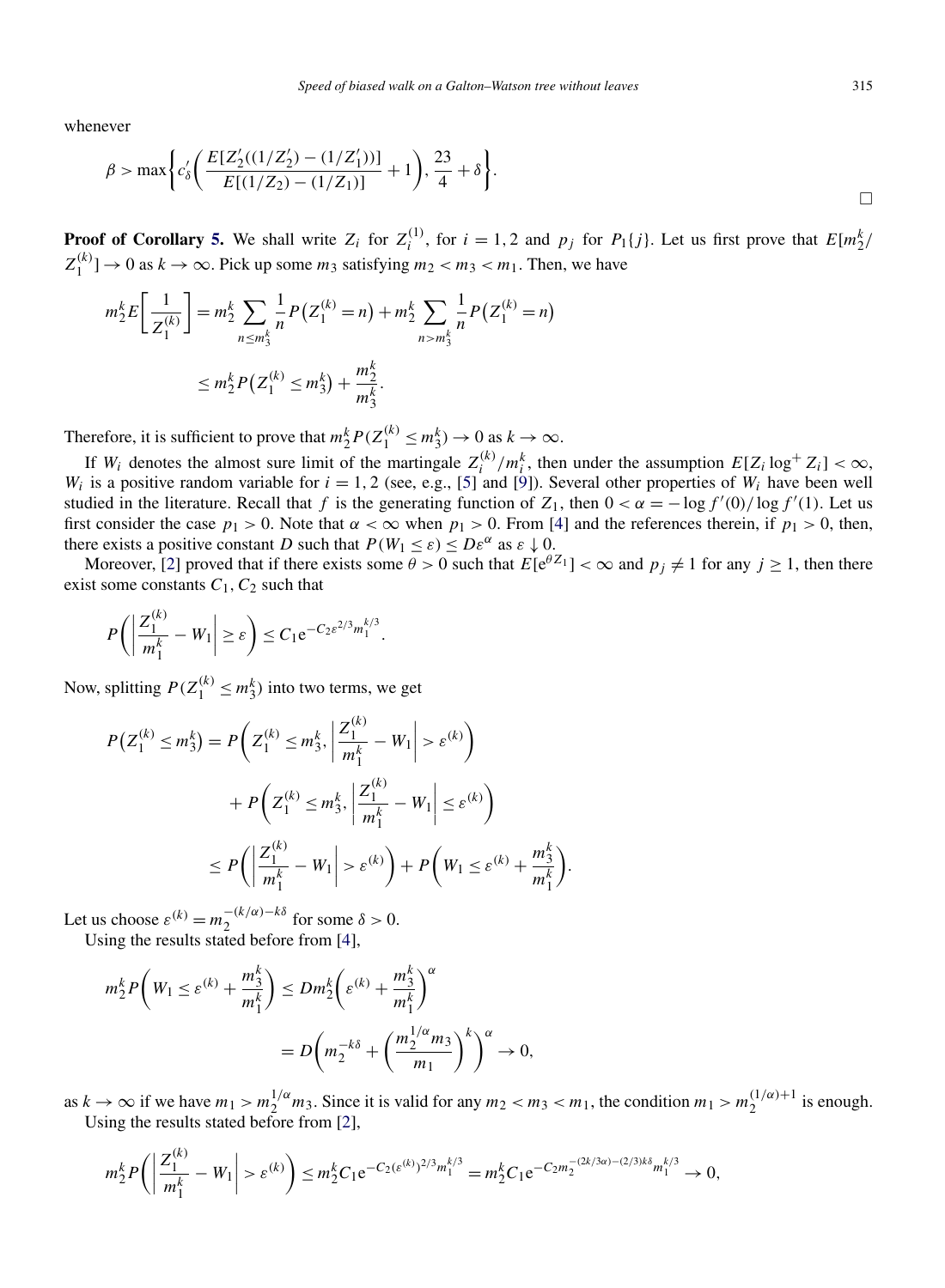as  $k \to \infty$  if  $m_1 > m_2^{(2/\alpha)+2\delta}$ . Since we can pick up any  $\delta > 0$ , the condition  $m_1 > m_2^{2/\alpha}$  is enough. This proves that  $E[m^k_2/Z_1^{(k)}] \to 0$  as  $k \to \infty$ .

If  $p_1 = 0$ , then  $\kappa := \min\{k > 0: p_k > 0\} \ge 2$  and from [\[4\]](#page-14-0), we have  $\log P(W_1 \le \varepsilon) \le -C\varepsilon^{-\beta/(1-\beta)}$ , for some positive constant *C* and  $\beta := \log \kappa / \log m_1$ . In other words,  $P(W_1 \le \varepsilon)$  is exponentially small. Since  $m_1 > m_2$ , we can pick up some *α'* large enough such that  $m_1 > m_2^{\max\{2/\alpha', (1/\alpha')+1\}}$  holds. Since  $P(W_1 \leq \varepsilon)$  is exponentially small, we can find a positive constant *D'* such that  $P(W_1 \leq \varepsilon) \leq D'\varepsilon^{\alpha'}$ . Repeat the arguments as in the case  $p_1 > 0$  replacing  $\alpha$ by *α'* and *D* by *D'*. This proves that  $E[m_2^k/Z_1^{(k)}] \to 0$  as  $k \to \infty$ .

Now, let us go back to the proof of the corollary. From [\(1.3\)](#page-1-0), it suffices to show that

$$
\frac{E[((1/Z_1^{(k)}) - (1/Z_2^{(k)}))1_{Z_1^{(k)} < Z_2^{(k)}}]}{E[(1/Z_2'^{(k)}) - (1/Z_1'^{(k)})]} \to 0, \quad \text{as } k \to \infty. \tag{3.9}
$$

Since,  $E \exp(\theta Z_1) < \infty$  (in particular  $E[Z_i \log^+ Z_1] < \infty$ ), we have  $\lim Z_i'^{(k)}/m_i^k > 0$  a.s. and hence

$$
\frac{Z_2^{\prime (k)}}{Z_1^{\prime (k)}} = \frac{m_2^k}{m_1^k} \cdot \frac{Z_2^{\prime (k)}/m_2^k}{Z_1^{\prime (k)}/m_1^k} \to 0,
$$

as  $k \to \infty$ , which implies that

$$
\liminf_{k \to \infty} E\bigg[m_2^k \bigg(\frac{1}{Z_2^{'(k)}} - \frac{1}{Z_1^{'(k)}}\bigg)\bigg] = \liminf_{k \to \infty} E\bigg[\frac{m_2^k}{Z_2^{'(k)}} \bigg(1 - \frac{Z_2^{'(k)}}{Z_1^{'(k)}}\bigg)\bigg] \ge E\bigg[\frac{1}{W_2}\bigg] > 0.
$$

Finally, notice that

$$
m_2^k E\bigg[\bigg(\frac{1}{Z_1^{(k)}}-\frac{1}{Z_2^{(k)}}\bigg)1_{Z_1^{(k)}
$$

Therefore, we proved (3.9). Given any  $\beta > 23/4$  we can choose  $\delta > 0$  such that  $23/4 + \delta < \beta$  and then choose  $k = k(P_1, P_2)$  large enough so that the maximum in [\(3.3\)](#page-8-0) equals  $23/4 + \delta$ .

We now sketch a proof of Theorem [4.](#page-2-0)

**Proof of Theorem [4.](#page-2-0)** We begin with the independent sequences  $\{U_i\}_{i\geq 1}$ ,  $\{Z_{1,k}\}_{k\geq 1}$ ,  $\{Z_{2,k}\}_{k\geq 1}$  and  $\{(\tilde{Z'}_{1,k}, \tilde{Z'}_{2,k})\}_{k\geq 1}$ where the first three have the same meaning as in Section [2](#page-2-0) and  $\{(\tilde{Z'}_{1,k}, \tilde{Z'}_{2,k})\}_{k\geq 1}$  are i.i.d. copies of  $((Z_1^{(1)},...,Z_1^{(\ell)}),$  $(Z_2^{(1)}, \ldots, Z_2^{(\ell)})$ , the latter having the same meaning as in the statement of Theorem [4.](#page-2-0) We shall write  $\tilde{Z'}_{i,k} =$  $(Z_{i,k}^{(1)}, \ldots, Z_{i,k}^{(\ell)})$  for  $i = 1, 2$ .

We start both walks at the roots and when  $X^{(i)}$  visits the *j*th distinct site at level *k* for the first time, we assign  $Z_{i,k+1}^{(j)}$  many children to that site for  $i = 1, 2$  and  $j \leq l$ . If one of the walks, say  $X^{(1)}$  is visiting the *j* th distinct site at level *k* for the first time where  $j > \ell$ , then we assign  $Z_{1,i}$  many children to that site for some *i* for which  $Z_{1,i}$  has not been used before. At time *n*, we make the transition using the two rules explained in Section [2](#page-2-0) according as the number of children of  $X_n^{(1)}$  is larger or smaller than the number of children of  $X_n^{(2)}$ .

If  $|\mathcal{B}| = k$ , we have

- (i)  $0 \le |X_{\tau_1}^{(1)}| |X_{\tau_1}^{(2)}| \le 2\ell$  when  $k \le \ell$ .
- (ii)  $|X_{\tau_1}^{(1)}| |X_{\tau_1}^{(2)}| \ge -2(k \ell)$  when  $k \ge \ell + 1$ .

This can be argued as follows. Assume that  $B = \{i_1, \ldots, i_k\}$  where  $k \ge \ell$ . If  $|X_j^{(1)}| < |X_j^{(2)}|$  for some  $j \le i_\ell$ , define  $j_* := \min\{i : |X_i^{(1)}| < |X_i^{(2)}|\}$ . Then  $|X_{j_*-1}^{(1)}| = |X_{j_*-1}^{(2)}|$ . Since  $j_* - 1 < i_\ell$ , none of the walks has visited any of the levels more than  $\ell$  times up till time  $j_* - 1$ . We also have  $\min\{Z_{1,k}^{(1)}, \ldots, Z_{1,k}^{(\ell)}\} \ge \max\{Z_{2,k}^{(1)}, \ldots, Z_{2,k}^{(\ell)}\}$  and hence the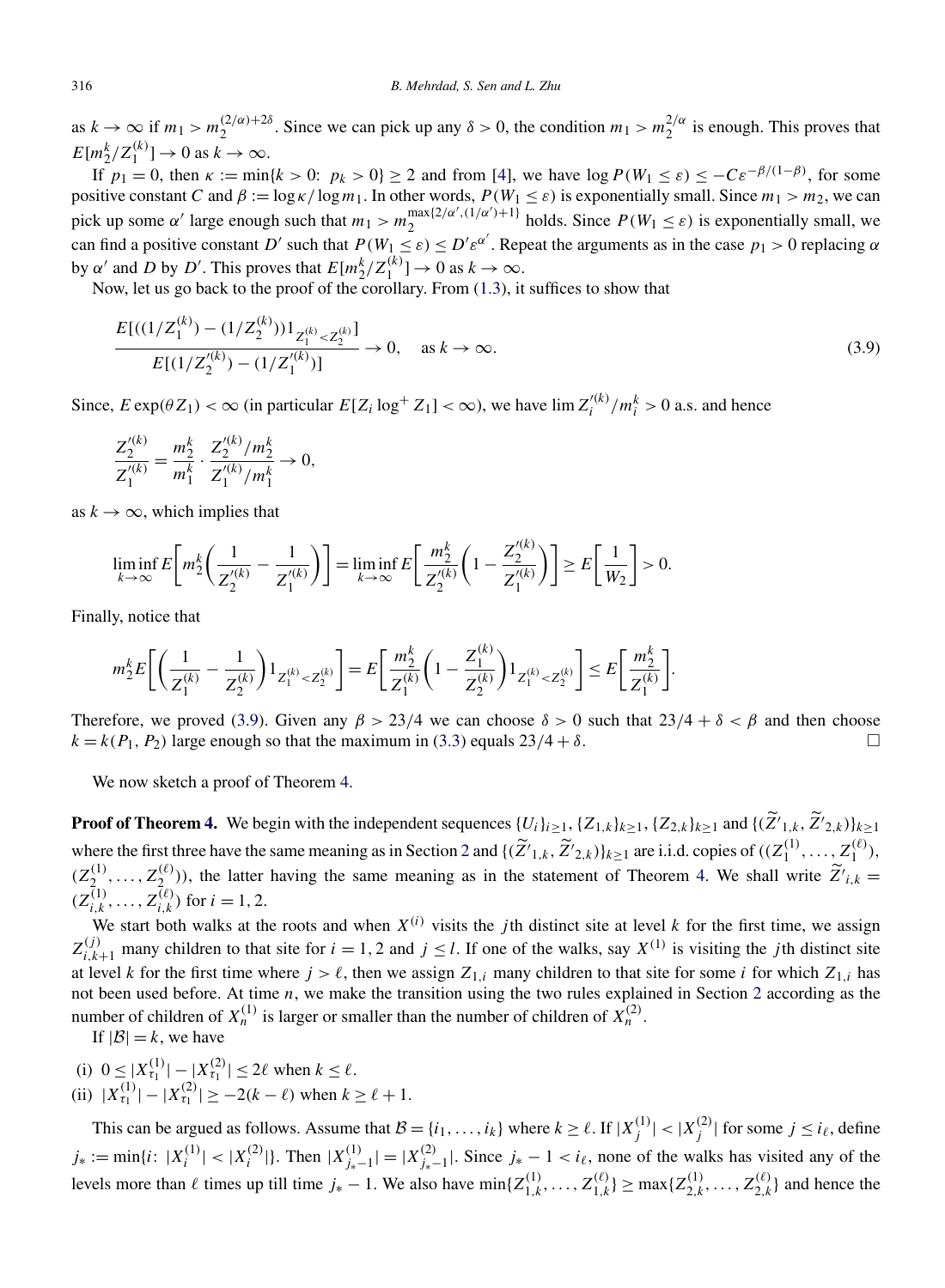number of offsprings of  $X_{j_*-1}^{(1)}$  is not smaller than the number of offsprings of  $X_{j_*-1}^{(2)}$ . But then  $|X_{j_*}^{(1)}| \ge |X_{j_*}^{(2)}|$ , a contradiction. Hence  $|X_j^{(1)}| \ge |X_j^{(2)}|$  whenever  $j \le i_\ell$ , this implies the claims in (i) and (ii) stated above. A similar argument can be given for the case  $|\mathcal{B}| < \ell$ .

So if we carry out an analysis similar to the one given in the proof of Theorem [1,](#page-1-0) then instead of [\(3.2\)](#page-7-0), we shall get

$$
\tilde{E}[|X_{\tau_1}^{(1)}| - |X_{\tau_1}^{(2)}|] \n\ge 2\left(\frac{\beta}{\beta+1}\right)^4 E\left[\frac{(Z_1' - Z_2')}{4Z_2'Z_1'\beta}\right] - \frac{c \cdot 27^{\ell+1}\ell^2\beta}{4^{\ell+1}(\beta-1)(\beta+1)^{\ell+1}} E\left[\left(\frac{1}{Z_1} - \frac{1}{Z_2}\right)1_{Z_1 < Z_2}\right] \n\cdot \sum_{k=\ell+1}^{\infty} 16k(k-\ell)(3k+2)^2 \left(\frac{27}{4(1+\beta)}\right)^{k-\ell-1},
$$

and [\(3.8\)](#page-10-0) can be modified similarly.  $\Box$ 

**Proof of Corollay [6.](#page-2-0)** The proof is an extension and almost the same as the proof of Theorem [1.](#page-1-0) One needs to couple the two random walks on  $GW(P_1)$  and  $GW(P_2)$ , with a  $d\beta$ -random walk on  $\mathbb{Z}_{\geq 0}$ . Formally we re-define the walk  $Y_n$ as  $Y_0 := 0$  and for  $n \geq 1$ ,

$$
Y_n := \sum_{i=1}^n \{1_{U_i > 1/(d\beta + 1)} - 1_{U_i \le 1/(d\beta + 1)}\}, \quad n \in \mathbb{N}.
$$

The walk on  $GW(P_1)$  and  $GW(P_2)$  should also be changed accordingly. Similar arguments, as in the proof of Theorem [1,](#page-1-0) give the counterparts to [\(3.2\)](#page-7-0) and [\(3.8\)](#page-10-0). Let us only present the latter, which is

$$
\tilde{E}[|X_{\tau_{1}}^{(1)}| - |X_{\tau_{1}}^{(2)}|] \n\geq \left(\frac{1}{2\beta}\right) \left(\frac{d \cdot \beta}{d \cdot \beta + 1}\right)^{4} E\left[\frac{1}{Z_{2}'} - \frac{1}{Z_{1}'}\right] \n- \frac{c}{p_{\infty}} E\left[1 - \frac{Z_{2}'}{Z_{1}'}\right] \sum_{k=2}^{\infty} 2(3k + 2)^{2} \left(\frac{27}{4(1 + d \cdot \beta)}\right)^{k} \n- \frac{c \cdot d}{p_{\infty}} E\left[\frac{1}{Z_{2}'} - \frac{1}{Z_{1}'}\right] \sum_{k=2}^{\infty} 2k(3k + 2) \left(\frac{27}{4(1 + d \cdot \beta)}\right)^{k} \n\geq \left(\frac{1}{2\beta}\right) \left(\frac{d \cdot \beta}{d \cdot \beta + 1}\right)^{4} E\left[\frac{1}{Z_{2}'} - \frac{1}{Z_{1}'}\right] \n- \frac{c \cdot d}{p_{\infty}} E\left[1 - \frac{Z_{2}'}{Z_{1}'}\right] \sum_{k=2}^{\infty} 2(3k + 2)^{2} \left(\frac{27}{4(1 + d \cdot \beta)}\right)^{k} \n- \frac{c \cdot d}{p_{\infty}} E\left[\frac{1}{Z_{2}'} - \frac{1}{Z_{1}'}\right] \sum_{k=2}^{\infty} 2k(3k + 2) \left(\frac{27}{4(1 + d \cdot \beta)}\right)^{k}.
$$

Now, note that this gives the same constant as in [\(3.8\)](#page-10-0). Therefore, as long as  $d \cdot \beta > \beta_0$  we have  $\tilde{E}[|X_{\tau_1}^{(1)}| - |X_{\tau_1}^{(2)}|] > 0$ which completes the proof.

#### **Acknowledgements**

The authors thank Gérard Ben Arous for suggesting this problem and the useful discussions that they had with him. The authors also thank Vladas Sidoravicius for helpful discussions. The authors would like to thank Alexan-